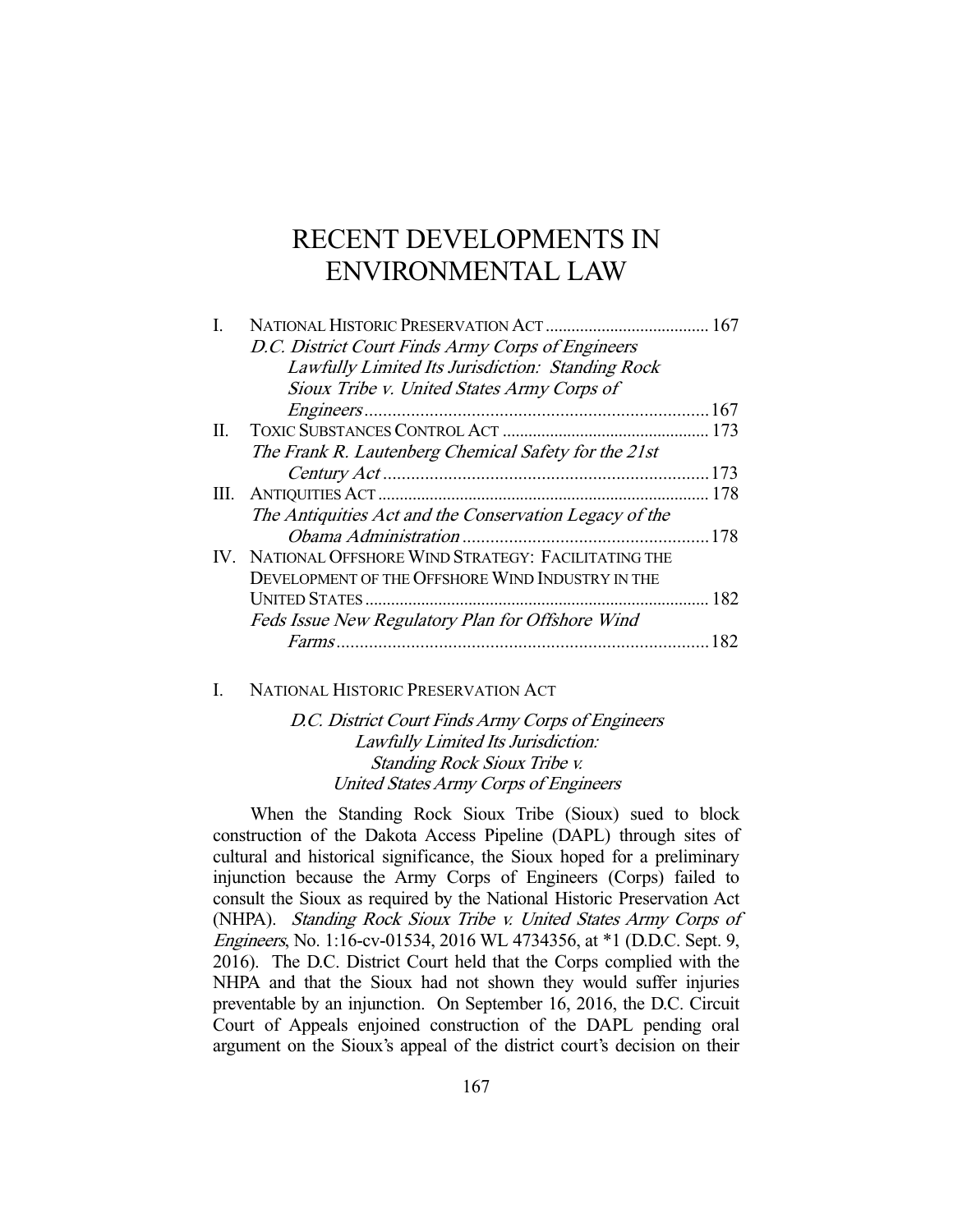motion for injunction. *Standing Rock Sioux Tribe v. United States Army* Corps of Engineers, No. 1:16-cv-01534-JEB at 1 (D.D.C. Sept. 16, 2016) (amended order granting admin. injunction).

#### A. Background

 While the majority of DAPL's route crossed private land, some portions required permits from the Corps. Standing Rock, 2016 WL 4734356, at \*1. However, instead of issuing these permits under the Clean Water Act (CWA) or the Rivers and Harbors Act (RHA), the Corps issued them under a permit known as Nationwide Permit 12 (NWP 12). NWP 12 is a type of general permit that pre-authorizes certain activities, allowing permittees like the builders of DAPL to build without notifying the Corps. *Id.* at  $*1$ ,  $*4$ . Further, these general permits are only issued through public notice and comment once every five years. *Id.* at \*4. Still, some activities must comply with general conditions that require pre-construction notice (PCN) and verification by the Corps before work begins. In those situations, a Corps engineer must ensure compliance with the general permit, supplementing NWP 12's basic requirements with project-specific ones.

 NWP 12 authorizes the construction of a pipeline as long as it affects no more than a half-acre of regulated waters at any single water crossing. Id. at \*4. General conditions mandate a PCN for any activity that could potentially impact historic properties, including previously unidentified properties of cultural or religious importance to a Native American tribe, even if the impact is limited to visual or noise effects outside the activity's project area. *Id.* at \*5. The Corps engineer must verify either that the activity will not affect historic sites or that tribal consultations required under NHPA are complete.

 Lake Oahe lies at the conflux of the Missouri and Cannonball rivers and is a site of particular importance to the Sioux. Id. at \*6. The DAPL builders planned for the pipeline to cross the Missouri River underneath Lake Oahe, half a mile north of the Sioux's reservation. The DAPL builders first requested a Corps permit in November of 2014. *Id.* at \*8. The request related to soil testing at the Lake Oahe site, which required formal tribal consultation under NHPA. On December 18, 2014, after soliciting responses from several tribes, including the Sioux, the Corps determined that no historic properties would be affected, even though the Sioux had not responded. Throughout this process, the Sioux declared that the Corps' abdication of its permitting responsibilities violated NHPA and sent letters reiterating that the Corps failed to respond to their concerns about the soil testing at Lake Oahe. Id. at \*10.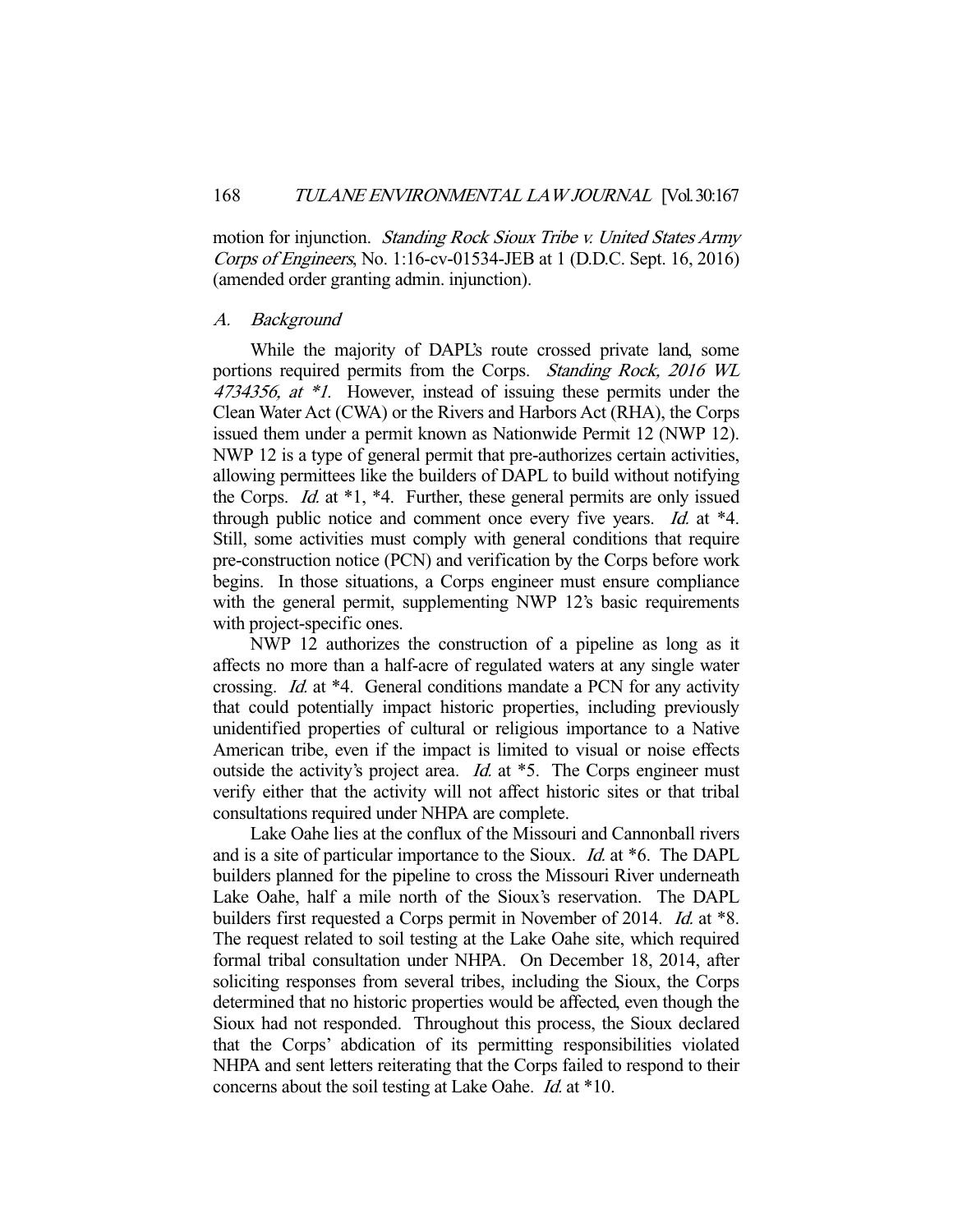In January and March of 2016, the Sioux commented extensively on the Corps' draft of the environmental assessment, reiterating that the Corps failed to consult with the Sioux to identify cultural sites. Id. at \*13. Over the next few months, the Sioux and the Corps met to discuss cultural surveys and tribal burial sites at river crossings. The meetings resulted in shifts along the pipeline's route to avoid these sites, but ultimately did not address the Sioux's concerns that the Corps forced the undertaking on them in violation of NHPA. The Sioux argued that the area of potential effect should be redefined to include the entire pipeline, and they refused to comply with the Corps until it rectified its abdication of its permitting duty. *Id.* at \*13-14. The Corps responded that it no longer had jurisdiction to regulate the vast majority of the pipeline as a result of NWP 12. Id. at \*14. Concurrently, however, the Advisory Council, the agency responsible for overseeing compliance with NHPA, notified the Corps that it believed the entire pipeline was under the Corps' jurisdiction because the various PCNs required transformed the entire project into an undertaking covered by NPHA. Id. at \*15.

 After two more visits to Lake Oahe, the Corps sought to put an end to the NHPA process by issuing a Determination of Effect for the site, which concluded that no historic properties would be affected by the activity. Id. at \*14. North Dakota's State Historic Preservation Officer agreed, while the Sioux objected. Because the Sioux were outvoted 2-1, the Corps finalized its review and verified all of the PCNs under NWP 12. See id. at \*15. The Sioux responded by filing a motion for preliminary injunction to mandate a withdrawal of the Corps' NHPA permitting. At the motion hearing, the company asserted that most of the construction for DAPL was complete, including construction at all but eleven of the PCN locations. Id. at \*16. The court denied the Sioux's motion for a preliminary injunction. *Id.* at \*26.

#### B. Court's Decision

 While the Sioux argued that the Corps failed to consult them as required by NHPA, the court disagreed, finding that the Sioux were unlikely to succeed on the merits of their claim. See *id.* at \*18. The court also disagreed with the Sioux's assertion that failure to issue an injunction would result in damage or destruction of historically and culturally significant sites, and accordingly the court denied the Sioux's motion for injunctive relief. The court divided the Sioux's legal theory into four discrete arguments: (1) the Corps violated NHPA when it promulgated NWP 12 without consulting the Sioux; (2) the Corps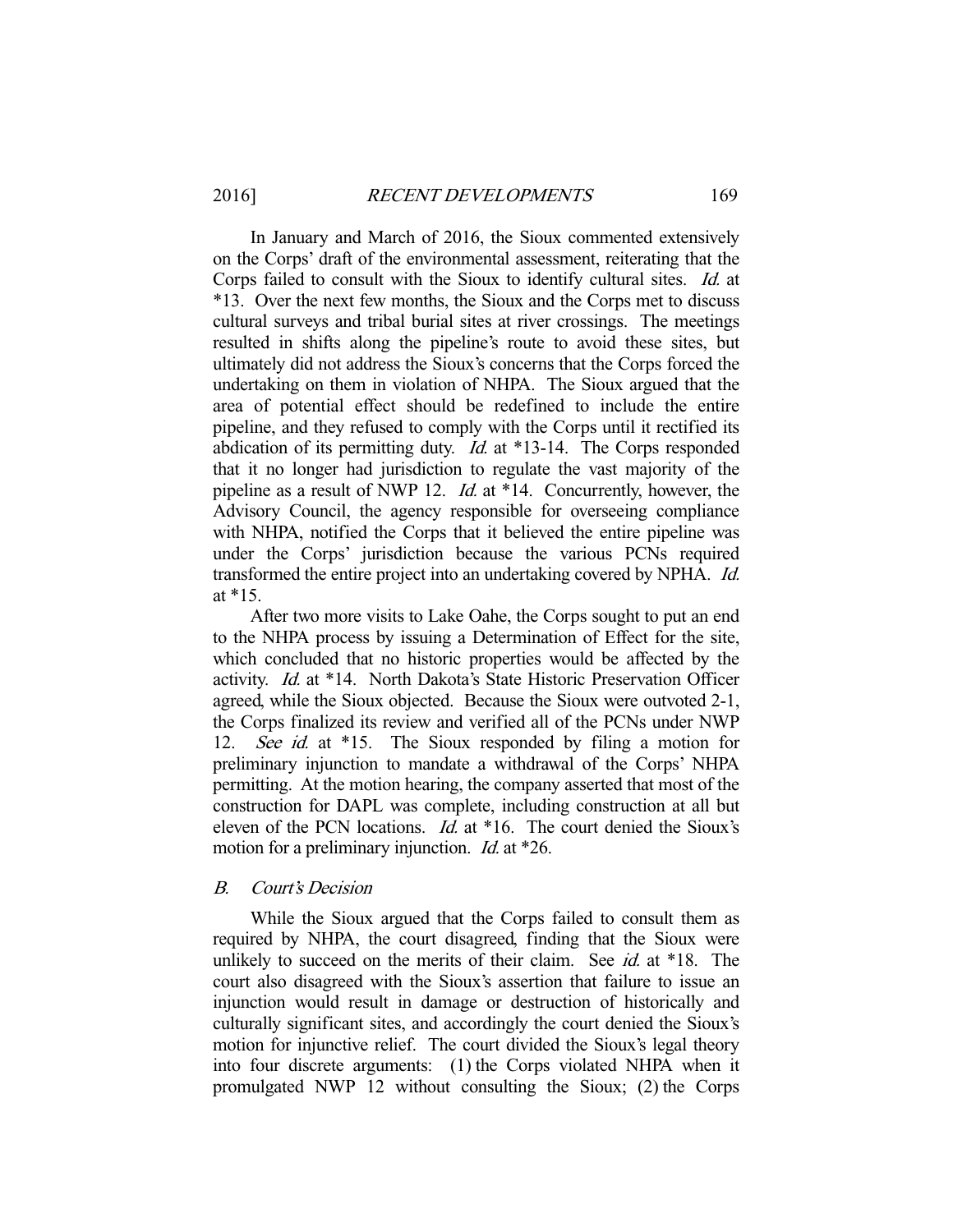violated NHPA when it permitted DAPL activities on federally regulated waters without a determination required under NHPA; (3) the Corps unlawfully limited its own authority so that it could not consider the pipeline as a whole; and (4) consultations with the Sioux regarding the PCN sites were deficient under NHPA.

 The crux of the court's decision lies in its interpretation of NWP 12. While the court acknowledged that much of the construction of DAPL would ordinarily require permits under the CWA or RHA, the construction was nonetheless pre-authorized at a general level by the repromulgation of NWP 12 in 2012. Because the Corps did not consult with the Sioux or consider DAPL's effects on properties of cultural or historic significance prior to issuing the "permit" of NWP 12, however, the Corps did not fulfill its obligation under NHPA.

 The court found that the Corps engaged in sufficient consultations prior to re-promulgating NWP 12 when it notified the Sioux in 2009 of the types of activities that could hypothetically be pre-authorized under the general permit and the Sioux did not participate in notice-andcomment. *Id.* at \*19. The Corps then promulgated NWP 12, and the Corps included a section on compliance with NHPA, setting a general condition that consultation must occur prior to construction if a general permit activity has the potential to harm historic property.

 The court found that the Corps made a reasonable effort to discharge its duties under NHPA prior to promulgating NWP 12 because the Corps could not have ascertained in 2012 the specific locations that would be incorporated into DAPL's route when it was plotted in 2014. In the court's opinion, the Corps had no knowledge of DAPL or its proposed route at the time it promulgated NWP 12. Because the court declined to hold that the Corps lacked the ability to promulgate general permits like NWP 12, it found that the Corps made a sufficient effort to discharge its obligations under NHPA.

 The Sioux's next argument alleged that the Corps improperly delegated authority to the permittee to assess whether its own activities could have a potential effect on historic properties. Id. at \*20. NWP 12, thus, is unlawful because it allows the Corps to ignore NHPA for all general permit activities outside of PCN sites and instead only consider potential effects on historic sites if the permittee decides there may be an effect by seeking a PCN. The Corps would then respond by stating that it lacks the authority to make these determinations (because it preauthorized the activity in NWP 12). While the court conceded the strength of the Sioux's argument, it nonetheless found that the Corps had fulfilled its obligations by using maps of the pipeline and cultural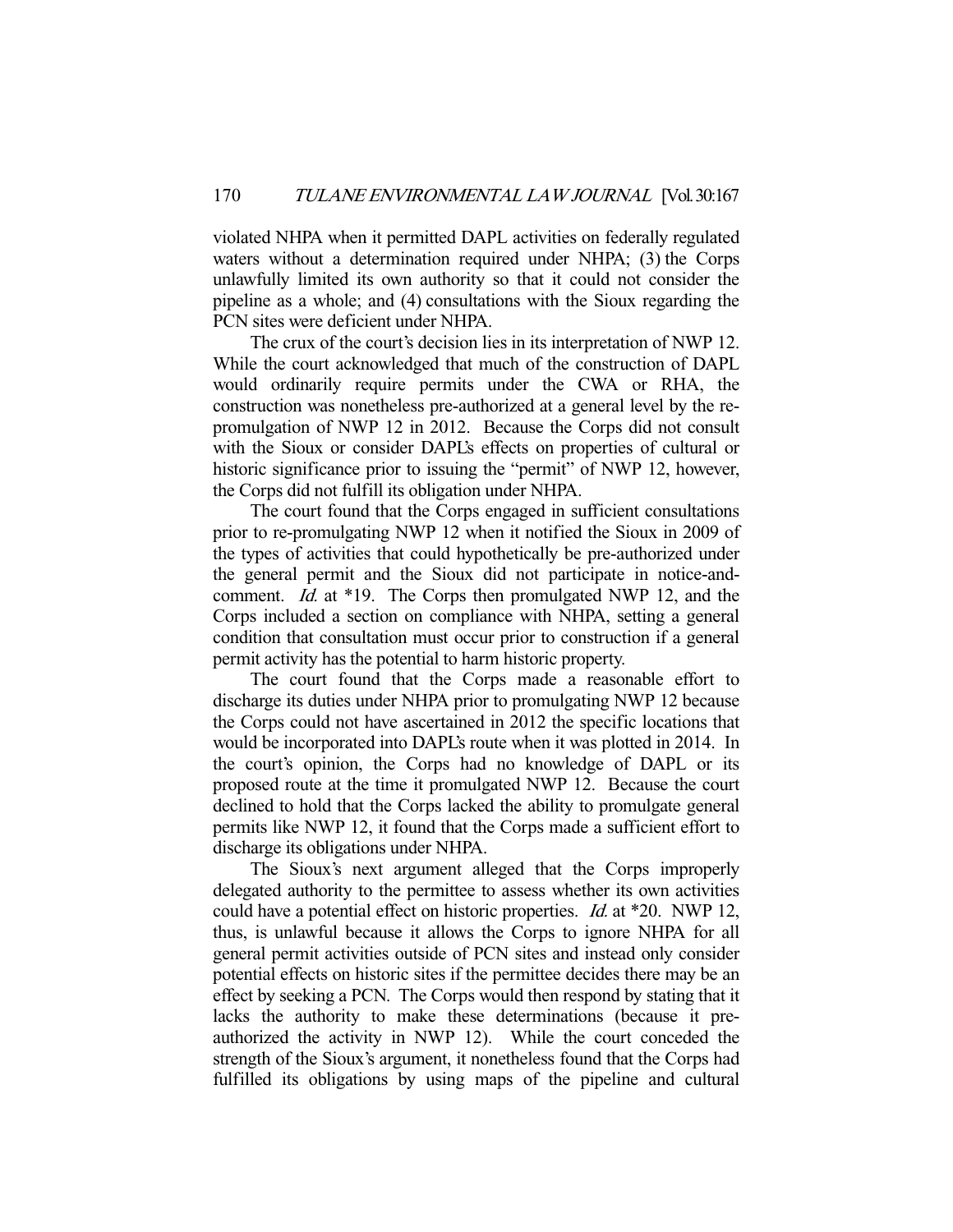surveys by its own archeologists to determine that a number of crossings of DAPL could require PCN verification. Because the Sioux were unable to show that the Corps had unreasonably permitted any activities (within its self-limited jurisdiction) without a PCN, the court held that the Sioux did not meet their burden.

 The Sioux next argued that, even at the PCN sites the Corps designated, the Corps neglected its NHPA obligations by failing to consider the potential indirect impacts of the entire pipeline on cultural resources. The court rejected this argument because the Corps already made the determination that it need not analyze the entire pipeline—just the areas in federally regulated waterways. Id. at \*21. The Sioux argued that the entire pipeline should be analyzed for indirect effects because the pipeline could not exist without crossing federally regulated waterways. Despite the fact that the Corps itself made the determination that it lacked jurisdiction over the entire pipeline, the court concluded that the Corps need not consider areas outside of the crossings of federally regulated waterways.

 The Sioux finally argued that they were not given an opportunity to participate in the consultations required under NHPA for the few construction activities for which the Corps acknowledged its jurisdiction. Id. at \*22. The court rejected this argument because the Sioux declined the Corps' offers to consult in an effort to hold out for the chance to survey the entire pipeline, as the Sioux asserted was their right under NHPA. The court held that the Corps' efforts to consult the Sioux sufficed under NHPA even though no consultation took place because the NHPA does not require a good faith effort on the part of the Corps beyond a minimal identification of cultural properties. For these reasons, the court concluded that the Sioux were unlikely to succeed on the merits of their claim under NHPA. *Id.* at 50.

 The Sioux then argued that the construction of DAPL was likely to damage or destroy sites of great significance. While the court acknowledged the need for caution in dealing with potential injury to tribes who have who have suffered greatly, it held that the Sioux could not show that any injury was likely to occur in the absence of an injunction. Id. at \*23. The court reasoned that because the Sioux only sued the Corps and not the DAPL builders, an injunction would be unable to enjoin construction activities anywhere outside of the Corps' jurisdiction. At most, it would be capable of stopping these activities where they cross federally regulated waterways, especially because the work on DAPL is already complete in many locations. The court found that any potential harm to the Sioux's historically significant sites would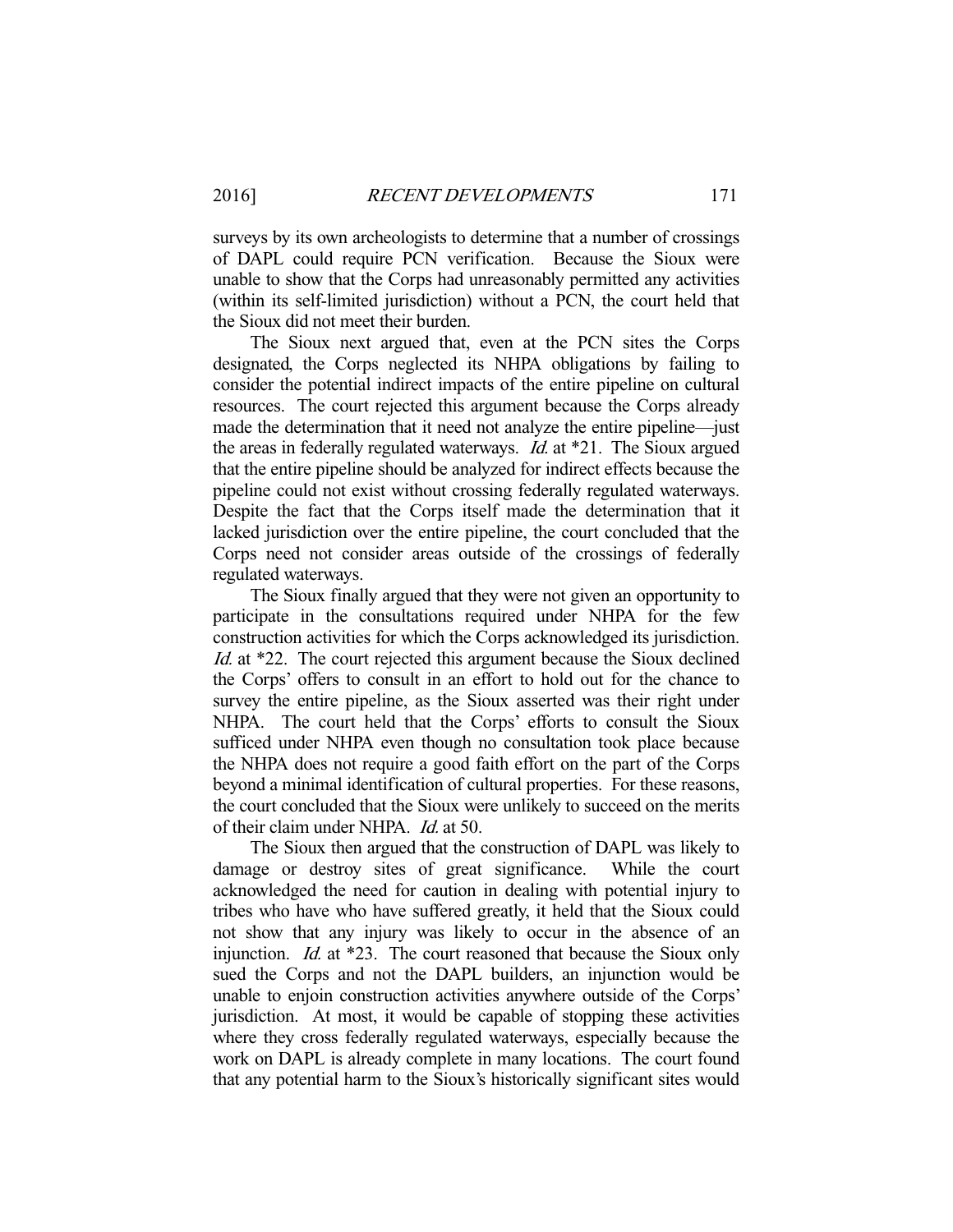occur no matter what the court did. Id. at \*23-24. Thus, the court held that the Sioux did not meet their burden of demonstrating that a grant of injunctive relief could prevent damage to important cultural resources. Id. at \*26.

#### C. Analysis

 The President of the Society for American Archaeology (SAA) sent a letter to the Commanding General of the Corps on September 13, 2016, expressing concern that the Corps neglected its duties under NHPA by failing to consider DAPL holistically as an undertaking and inappropriately used NWP 12 to circumvent NHPA's requirements. Letter from Diane Gifford-Gonzalez, President of the Soc'y for Am. Archaeology, to Lieutenant Gen. Todd Semonite, Commanding Gen. & Chief of Eng'rs. (Sept. 27, 2016) (on file at http://saa.org/Portals/0/ SAA/GovernmentAffairs/DAPL\_LETTER.pdf). The SAA asserted that the archeologists employed by the Corps lacked the benefit of complete consultations during their historical site surveys, causing them to be deficient under NHPA. The SAA agreed with the Advisory Council's position that the entire pipeline should be considered a federal undertaking because it could not be constructed without Corps permits. The SAA letter ended with a plea for caution given the Corps' past transgressions in handling cultural resources and human remains.

 While the District Court for the District of Columbia found that the Corps substantially complied with NHPA, it made several contentious conclusions along the way. While it can be argued that the Corps appropriately narrowed the scope of its jurisdiction using NWP 12 and did not have to consider the DAPL to be a holistic undertaking, it is another thing for the court to say that the Sioux's argument to the contrary was so unlikely to succeed that an injunction should not be granted. From the Sioux's perspective, the Corps quietly re-promulgated NWP 12 in 2012 without the necessary NHPA consultations in order to withdraw its ability to regulate pipelines like DAPL. To the Sioux, it was no coincidence that the Corps claimed it could not anticipate the construction of a pipeline, and therefore its NHPA duties were not triggered, even though such a pipeline began construction less than two vears later. From the Sioux's perspective, the Corps neglected its From the Sioux's perspective, the Corps neglected its obligations to the Sioux under NHPA by entrusting the protection of their cultural resources to the pipeline builders. These are some of the issues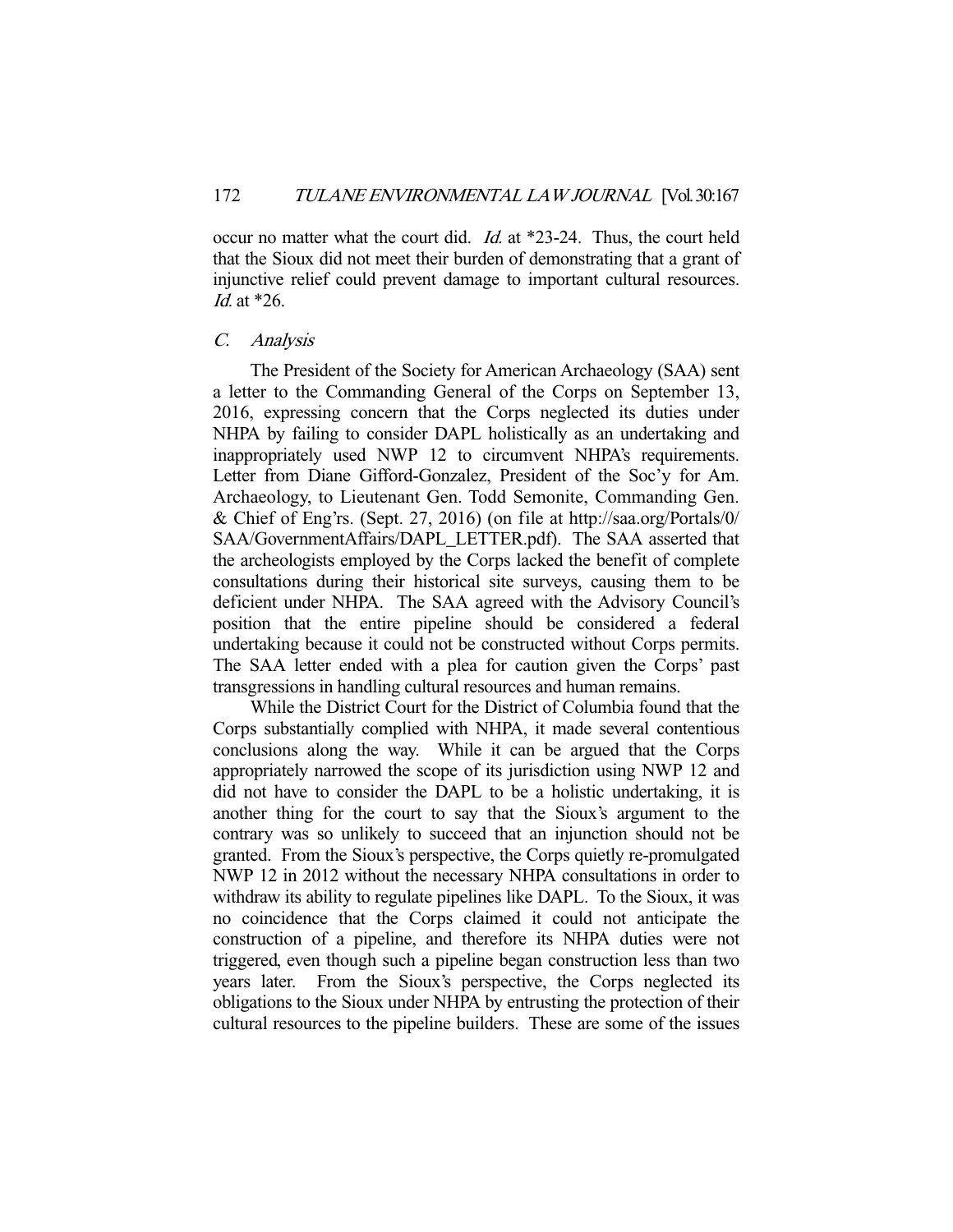that the D.C. Circuit Court of Appeals will consider when it hears the Sioux's appeal from the D.C. District Court's decision.

# Chance Raymond

## II. TOXIC SUBSTANCES CONTROL ACT

# The Frank R. Lautenberg Chemical Safety for the 21st Century Act

 President Obama signed the Frank R. Lautenberg Chemical Safety for the 21st Century Act, thus updating the Toxic Substances Control Act of 1976, on June 22, 2016. Passing a Strong New Law, ENVTL. DEF. FUND, https://www.edf.org/health/policy/chemicals-policy-reform (last visited Nov. 8, 2016) [hereinafter ENVTL. DEF. FUND, Passing a Strong New Law].

#### A. Background

 On October 11, 1976, President Ford signed the Toxic Substances Control Act (TSCA) into law. See generally 15 U.S.C. § 2601 (1976); LINDA-JO SCHIEROW, CONG. RESEARCH SERV., RL31905, THE TOXIC SUBSTANCES CONTROL ACT (TSCA): A SUMMARY OF THE ACT AND ITS MAJOR REQUIREMENTS 2 (2013). The TSCA grants the United States Environmental Protection Agency (EPA) the authority to screen both existing and new chemicals for the detection of potentially dangerous products or uses of such chemicals used in manufacturing and/or commerce. See CONG. RESEARCH SERV., RL31905 at 1. While the TSCA regulates both naturally occurring and synthetic chemicals, there are substances generally excluded from the TSCA including food, drugs, cosmetics, pesticides, firearms, and other mixtures. Id.; see generally 15 U.S.C. § 2601 (2012) (President Obama signed the amendment to the TSCA on June 22, 2016). The requirements for chemical producers and manufacturers under the TSCA include, among others, reporting requirements, testing requirements, record keeping, and providing relative information on chemicals. See generally 15 U.S.C.  $\S 2601$ (2012); see also CONG. RESEARCH SERV., RL31905 at 1. The EPA then uses the available information to regulate the processing, distribution, production, manufacture, disposal, and/or use of any chemical that presents an unreasonable risk to human health or the environment. CONG. RESEARCH SERV., RL31905 at 1. Regulation of such potentially dangerous chemicals ranges from regulation of the uses or importation of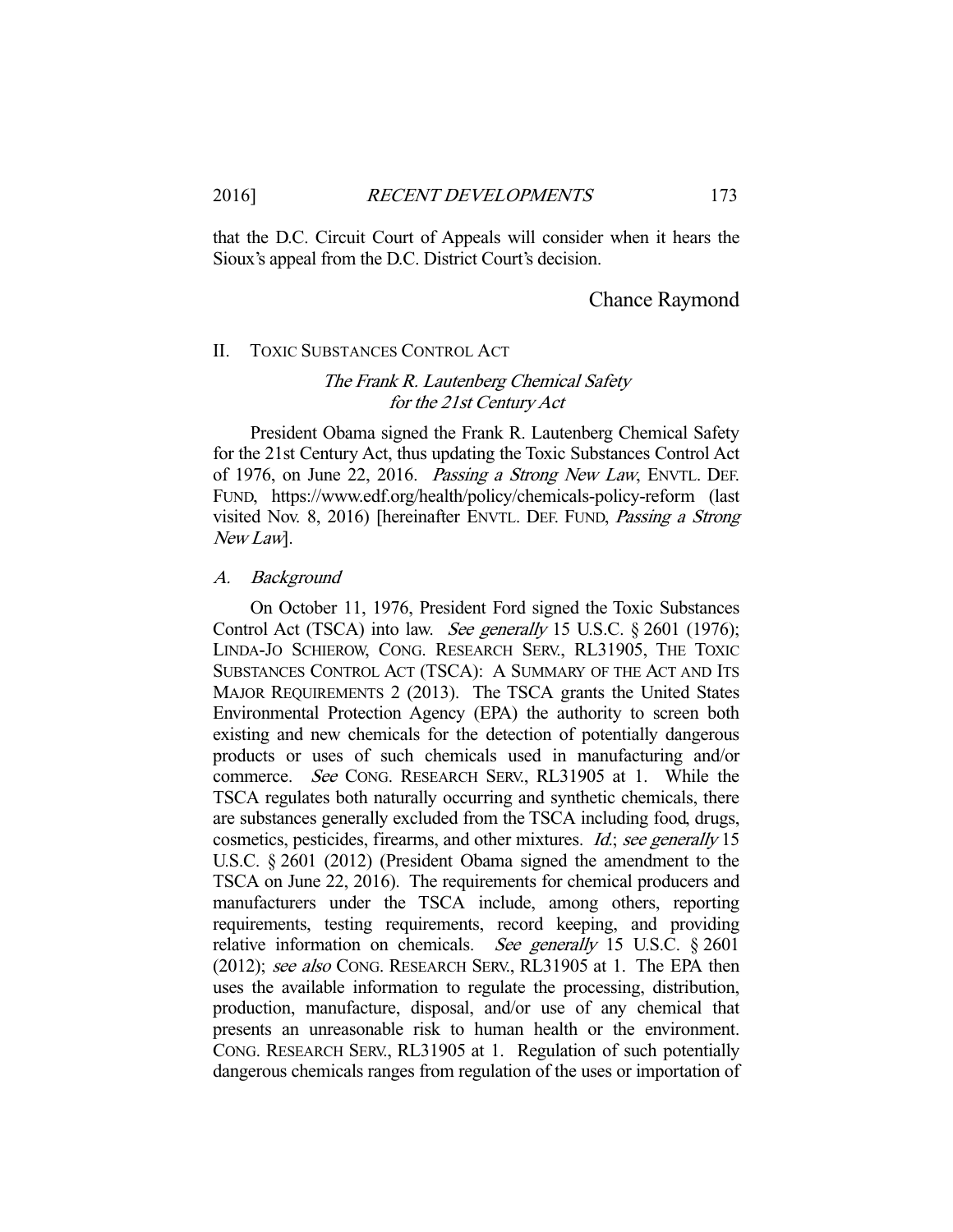the chemicals to an absolute ban on the chemicals production. Additionally, the TSCA requires EPA to maintain an inventory of all the chemicals and chemical categories manufactured or processed in the United States.

 Following the original TSCA, which is now referred to as Title I, five additional titles have been added over the years to address specific chemicals and concerns. These subsequent titles are Title II: Asbestos Hazard Emergency Response Act, Title III: Indoor Radon Abatement, Title IV: Lead Exposure Reduction, Title V: Healthy High-Performance Schools, and Title VI: Formaldehyde Standards for Composite Wood Products. See generally, 15 U.S.C. § 2601 (2012).

# B. The Frank Lautenberg Chemical Safety for the 21st Century Act

 The Frank Lautenberg Chemical Safety for the 21st Century Act (Lautenberg Act) began its journey in 2013 with the first bipartisan reform proposal by late Senator Frank Lautenberg and Senator David Vitter. See Richard Denison, Historic Deal on TSCA Reform Reached, Setting Stage for a New Law After 40 Years of Waiting, ENVTL. DEF. FUND HEALTH (May 23, 2016), http://blogs.edf.org/health/2016/ 05/23/historic-deal-on-tsca-reform-reached-setting-stage-for-a-new-lawafter-40-years-of-waiting/?\_ga=1.212705556.1000936988.1474516006 [hereinafter Denison, *Historic Deal on TSCA Reform*]. The House of Representatives passed the bill in June 2015 following its introduction in May 2015. The Lautenberg Act updates the core provisions of the TSCA, which had not been amended since its original passing in 1976. See ENVTL. DEF. FUND, *Passing a Strong New Law*. The new law strengthens the existing law through changes in information, requirements, and EPA authority. See generally Frank R. Lautenberg Chemical Safety for the 21st Century Act, H.R. 2576, 114th Cong. (2ND SESS. 2016).

 The EPA breaks down explanation of the Lautenberg Act into six key provisions: existing chemicals, new chemicals, confidential business information, source of sustained funding, federal-state partnership, and mercury export and disposal. See generally Highlights of Key Provisions in the Frank R. Lautenberg Chemical Safety Act for the 21st Century Act, U.S. ENVTL. PROT. AGENCY, https://www.epa.gov/assessingand-managing-chemicals-under-tsca/highlights-key-provisions-frank-rlautenberg-chemical (last updated June 23, 2016) [hereinafter EPA, Highlights of Key Provisions]. First, the assessments and standards for existing chemicals changed. The EPA must establish a prioritization

system for assessing existing chemicals based on risk. A "high priority"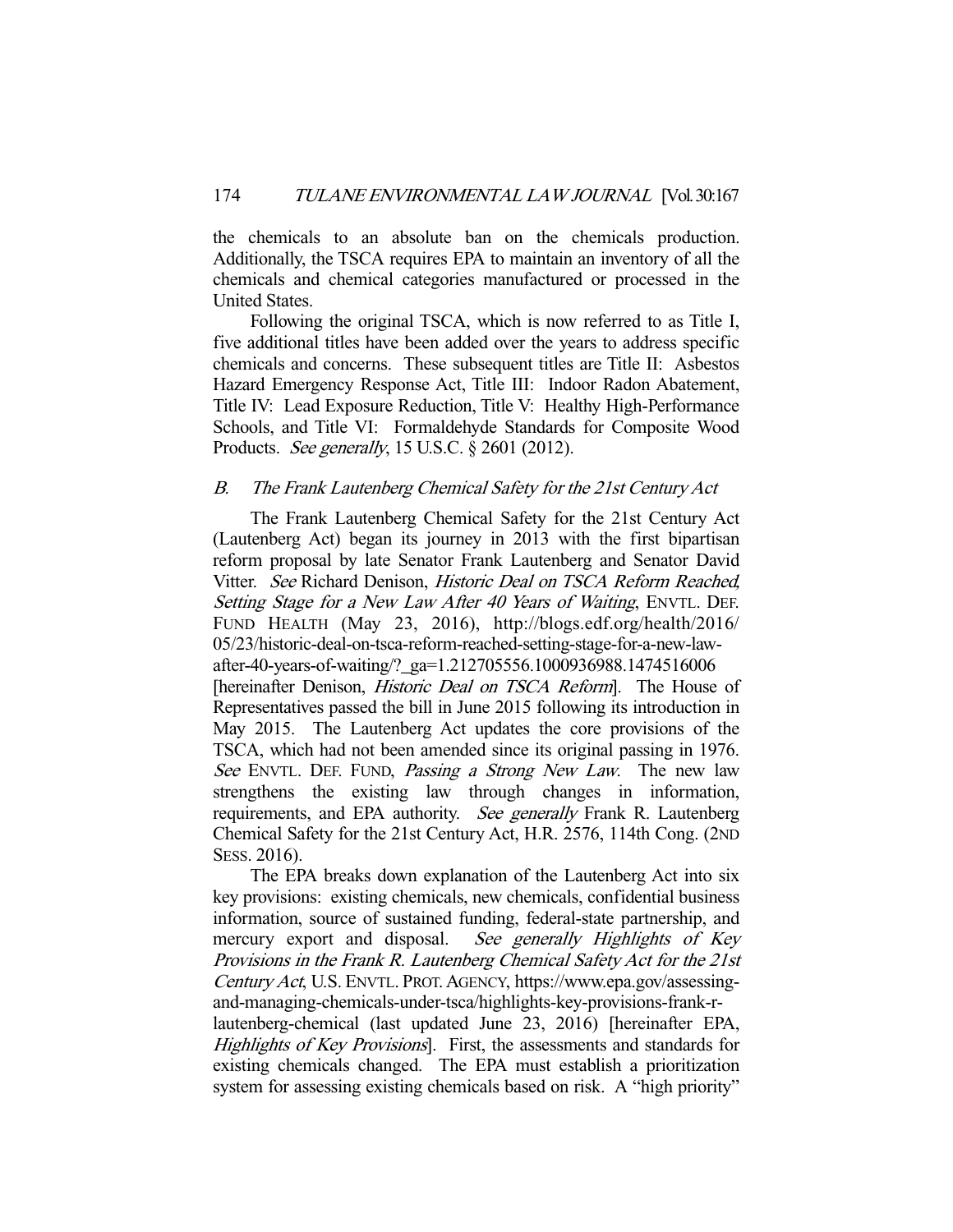designation indicates the chemical may present an unreasonable threat of injury to health or the environment, including vulnerable populations, through its route of exposure or potential hazard. Once a chemical receives a "high priority" designation, the EPA must complete a risk evaluation on the chemical to assess its safety by a determined deadline. On the other hand, a "low priority" designation simply means that the substance did not meet the requirements for a "high priority" designation; however, a chemical may move up to a "high priority" designation based on new information. Existing chemicals will be evaluated through a new risk-based standard to determine the safety of the chemical. Factors in determining whether or not a chemical poses an unreasonable risk to safety include cost, non-risk factors, risks for vulnerable or high-exposure populations, and actions to address an unreasonable risk. If a chemical poses an unreasonable risk, then the EPA must take "final risk management action within two years, with the chance of extension to four years."

 Second, for new chemicals, the EPA must now perform a review of the chemicals prior to their entry into the market. Specifically, the EPA must affirmatively find that a new chemical, or a substantively new use of an existing chemical, is safe before it can enter the market, but the EPA maintains the authority to take a range of action limiting the chemical in the market such as bans or additional testing requirements.

 Third, the Lautenberg Act increases access to chemical information through changes in chemical information confidentiality. Companies must now meet new substantiation requirements for certain confidentiality claims. The EPA must review and reach decisions on all new confidentiality claims for chemical identifications, as well as another subset of confidentiality claims. Furthermore, the EPA must review prior chemical identity confidentiality claims to determine whether or not the information still merits confidentiality. These changes will also allow states, health, and environmental professionals to gain access to certain confidential chemical information. ENVTL. DEF. FUND, Passing a Strong New Law. Fourth, the changes in fees provide a reliable source of funding for the purposes of the TSCA. See EPA, Highlights of Key Provisions. The EPA can collect up to twenty-five million dollars in user fees from chemical manufacturers and processors. These new fees aim to aid in the costs of chemical reviews and implementation activities for existing chemicals.

 Fifth, the Lautenberg Act affects state law in several ways. States maintain the authority to act on a chemical, its uses, or its risks if the EPA has not yet addressed that chemical. States also maintain their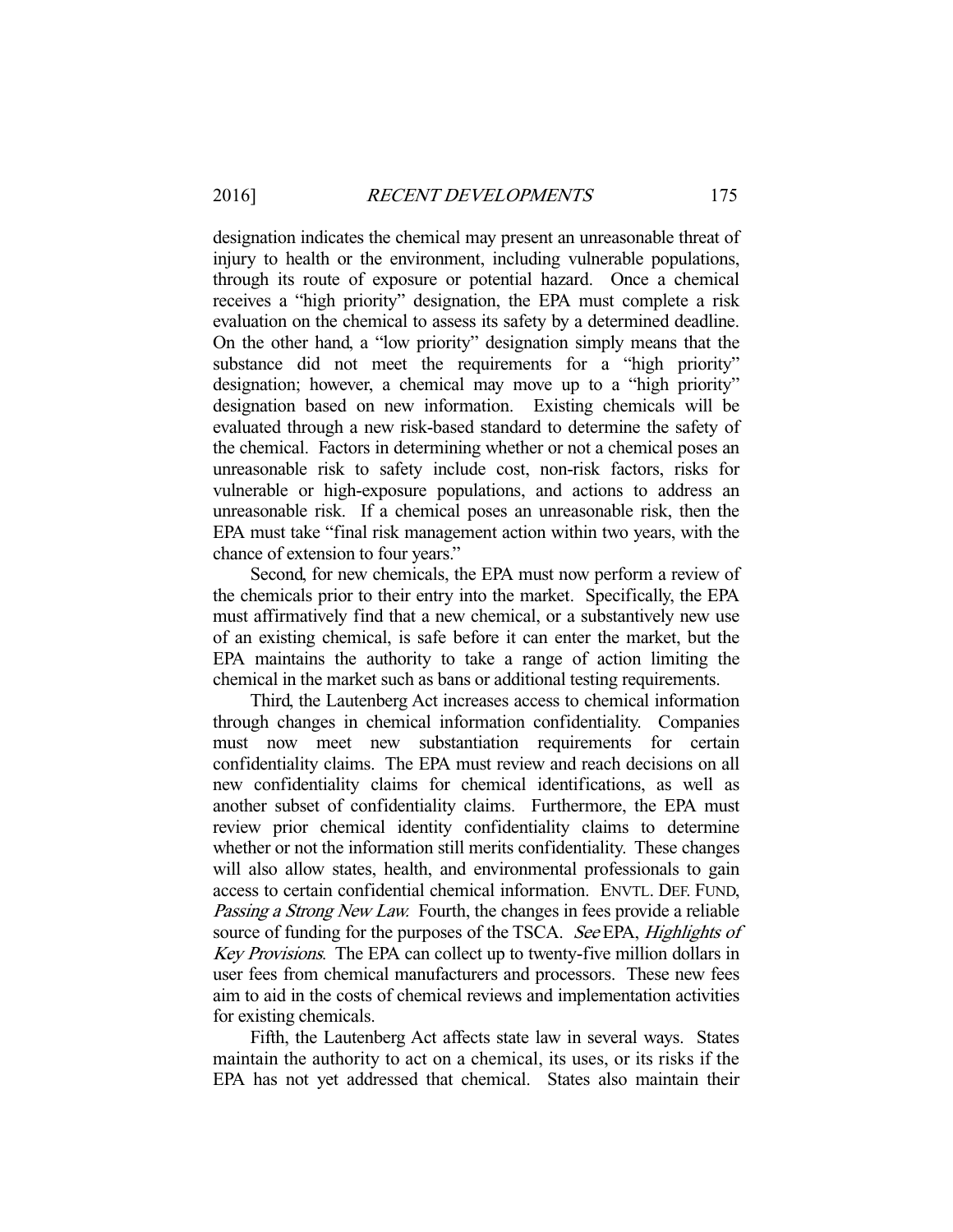authority over water, air, and waste. Both states and the federal government can enforce identical regulations. Moreover, state requirements existing prior to April 22, 2016, are grandfathered in. New and existing state requirements in effect on August 1, 2003, are also preserved. However, state action on a chemical is preempted when an EPA risk evaluation finds that a chemical is safe or the EPA takes a final action in response to a chemical's risk. When an EPA risk evaluation is in progress, state action on a chemical is placed on pause; this hold will be lifted when EPA finishes the risk evaluation or misses the deadline on the evaluation.

 Sixth, amendments to the Mercury Export Ban Act affect storage and information gathering of mercury. The Department of Energy (DOE) has the responsibility of designating a long-term storage facility; if the facility is not operational by January 1, 2020, then the DOE must accept the title to pay for permitting and storage costs for mercury accumulated under the Mercury Export Ban Act prior to the 2020 date. The amendment also requires the EPA to develop an inventory of the use, supply, and trade of mercury and its compounds as well as prohibit the export of certain compounds. Lastly, the Lautenberg Act addresses animal testing under the TSCA. See, e.g., Denison, Historic Deal on TSCA Reform. The Lautenberg Act requires the EPA to decrease and replace animal testing when a scientifically reliable alternative exists that would produce the same quality of information on the chemicals and substances.

# C. Analysis

 The fact that the core provisions of the TSCA have not been amended since its entry in 1976 exemplifies the challenges within the TSCA and the resulting ineffectiveness of some of its provisions. In 2009, the Government Accountability Office (GAO) presented testimony before the Subcommittee on Commerce, Trade, and Consumer Protection, Committee on Energy and Commerce, House of Representatives addressing ways to improve the effectiveness of the TSCA. See generally U.S. GOV'T ACCOUNTABILITY OFF., GAO-09-428T, CHEMICAL REGULATION OPTIONS FOR ENHANCING THE EFFECTIVENESS OF THE TOXIC SUBSTANCES CONTROL ACT (2009). The testimony addressed a number of issues within the TSCA, including how the burden of acquiring chemical information largely falls on the EPA rather than on the companies producing the chemicals, the number and validity of business confidentiality claims for chemical information, and testing expenses. A 2009 article from the Environmental Law Institute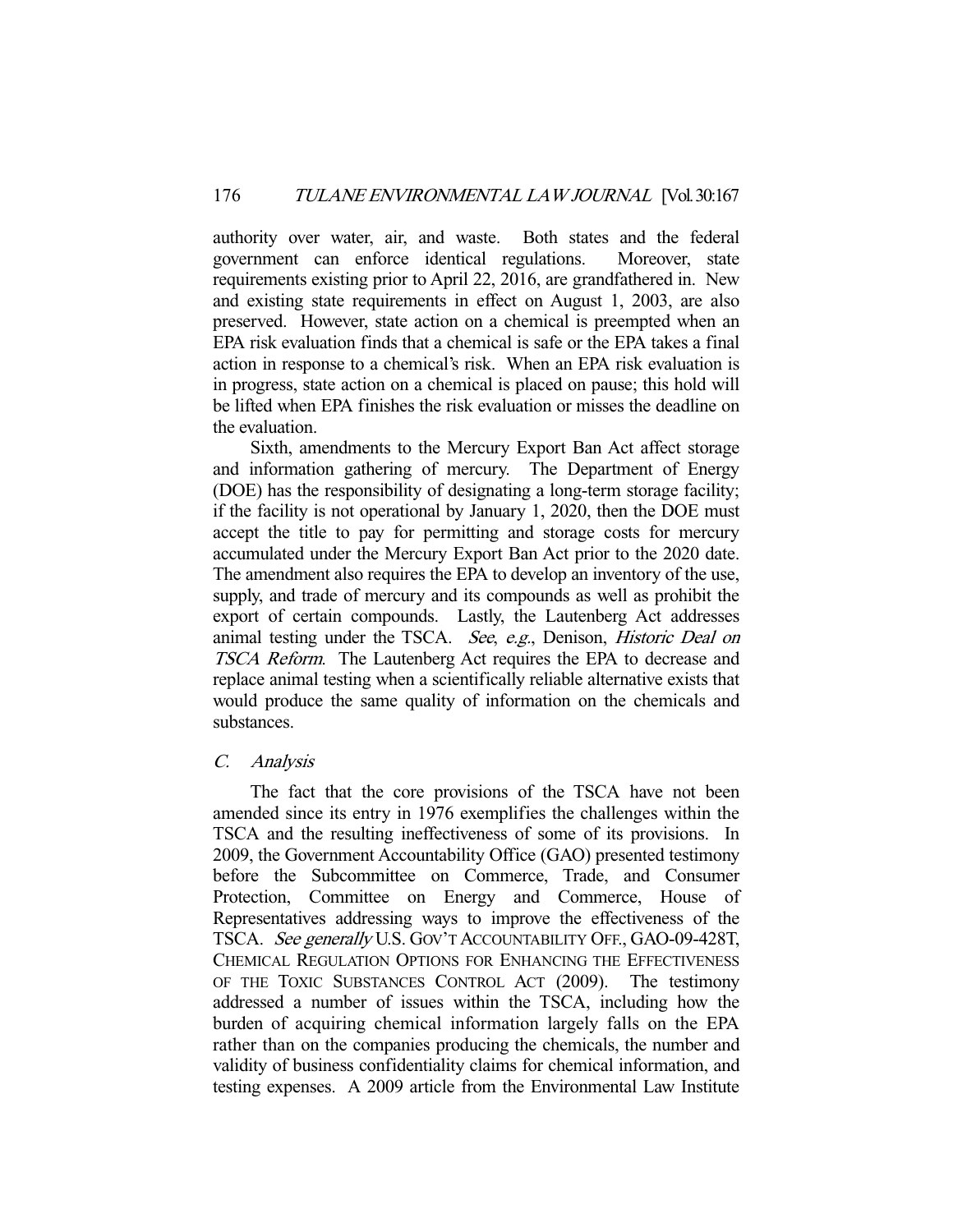addressed many of the same issues with the TSCA as the GAO testimony. See generally, Mark A. Greenwood, TSCA Reform: Building a Program that Can Work, ENVTL. L. REP. NEWS & ANALYSIS 10034 (2009). The article suggests that the distinction between new and existing chemicals causes conflict between deciding what qualifies as "new" rather than dealing with actual chemical issues such as risk; a potential remedy for the distinction would be to eliminate the distinction and manage chemicals through a risk-based review. See id. at 10039-40. The article also points out that the EPA Office of Pollution Prevention and Toxics "is one of the most underfunded programs in all of EPA," and has remained inactive despite significant budgetary growth of similar programs. Id. at 10036. A key point of the article highlights the TSCA's absence of a clear, laid out agenda. See id. at 10035-36.

 As shown above, there is a general consensus that the original TSCA had the ability to manage chemicals, but has lacked the statutory strength to execute its goals successfully. The Lautenberg Act addresses the lack of existing chemical review through its new risk-based prioritization system, putting more weight on factors in addition to cost to measure safety risk. See generally EPA, Highlights of Key Provisions. New chemicals must undergo an affirmative finding of safety before they can enter the market. The Lautenberg Act appears to make substantive changes regarding chemical information confidentiality that will open access to chemical data and potentially improve federal-state agency partnership. The new user fees on manufacturers and processors may alleviate some of the strain the TSCA faced on funding. The passage of the Lautenberg Act is a large step forward in how the United States addresses chemicals, because it directly addresses several of the difficulties the original TSCA faced.

 The enactment of the Lautenberg Act marks a significant point for environmental law as a whole. Many of the major United States environmental laws were passed in the 1970s, the TSCA among them. See Victor B. Flatt & Heather Payne, Not One Without the Other: The Challenge of Integrating U.S. Environment, Energy, Climate, and Economic Policy, 44 ENVTL. L. 1106, n. 242 (2014). The most recent amendments to major environmental laws, such as the National Environmental Policy Act, the Clean Air Act, and amendments through public laws, etc., were in the early 2000s. See, e.g., U.S. SENATE COMM. ON ENV'T & PUB. WORKS, Environmental and Public Works Compilations, http://www.epw.senate.gov/environmental\_laws.htm (last visited Sept. 26, 2016). Therefore, the Lautenberg Act's amendment to the foundations of the TSCA may become a defining point in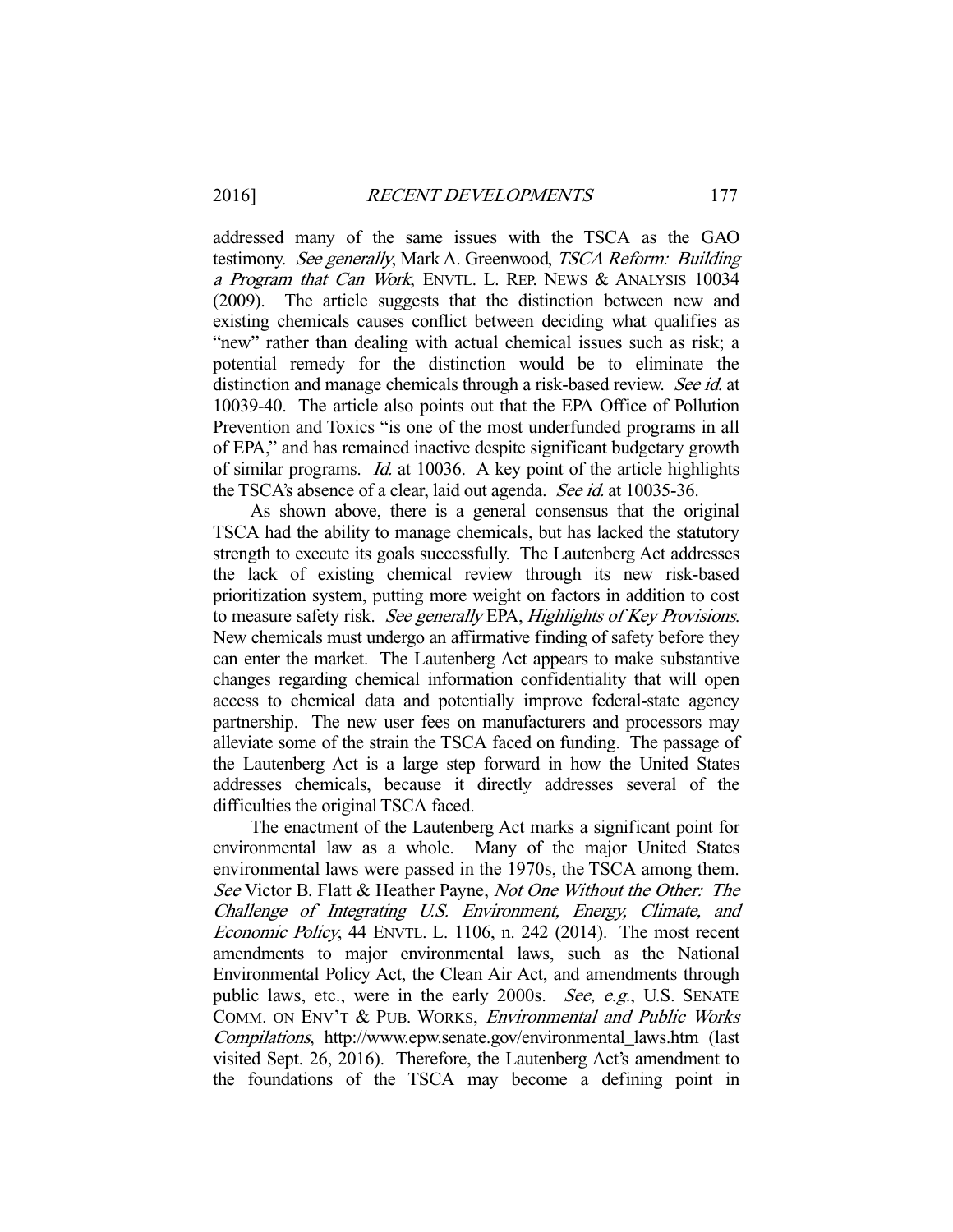environmental law history, especially if the implementation and execution of the Lautenberg Act improves the effectiveness of the TSCA.

# Amanda Callihan

#### III. ANTIQUITIES ACT

# The Antiquities Act and the Conservation Legacy of the Obama Administration

 This past August, the Obama Administration created the world's largest protected marine area by expanding the Papahanaumokuakea monument, which was established by the Bush Administration in 2006. Under the new expansion, the monument will grow from 140,000 to greater than 580,000 square miles. Located in the Pacific Ocean, the monument stands at the intersection of ecological, historical, and cultural importance. For example, Native Hawaiians hold the area sacred, the United States won the World War II "Battle of Midway" there, and the space is home to some 7000 species, many of which are unique to the area. Julie Hirschfeld Davis, Obama To Create World's Largest Marine Reserve Off Hawaii, N.Y. TIMES, (Aug. 26, 2016), http://www.nytimes. com/2016/08/26/us/politics/obamas-action-will-create-largest-marinereserve-on-earth.html?\_r=1.

 In the opposite corner of the United States, on August 24th of this year, the Obama Administration created another national monument when the president designated over 87,500 acres of Maine as the Katahdin Woods and Waters National Monument. Like the expansion of the Papahanaumokuakea monument, the establishment of the Katahdin Woods monument is centered on ecological preservation, but also pays homage to the historic and cultural significance of the North Woods to Native Americans. Presidential Proclamation of Barack Obama, The Office of Communication of The White House (Aug. 24, 2016). The land, which was donated by a private citizen, now constitutes the largest region of federal parkland in Maine. Camila Domonoske, In Maine, Land from Burt's Bees Co-Founder Is Declared a National Monument, NAT'L PUB. RADIO, (Aug. 24, 2016, 1:09 PM) http://www.npr.org/ sections/thetwo-way/2016/08/24/491206413/in-maine-land-from-burtsbees-co-founder-is-declared-a-national-monument [hereinafter *Burt's* Bees].

 The recent establishments of the Papahanaumokuakea monument in the Pacific and the Katahdin Woods monument in the Maine North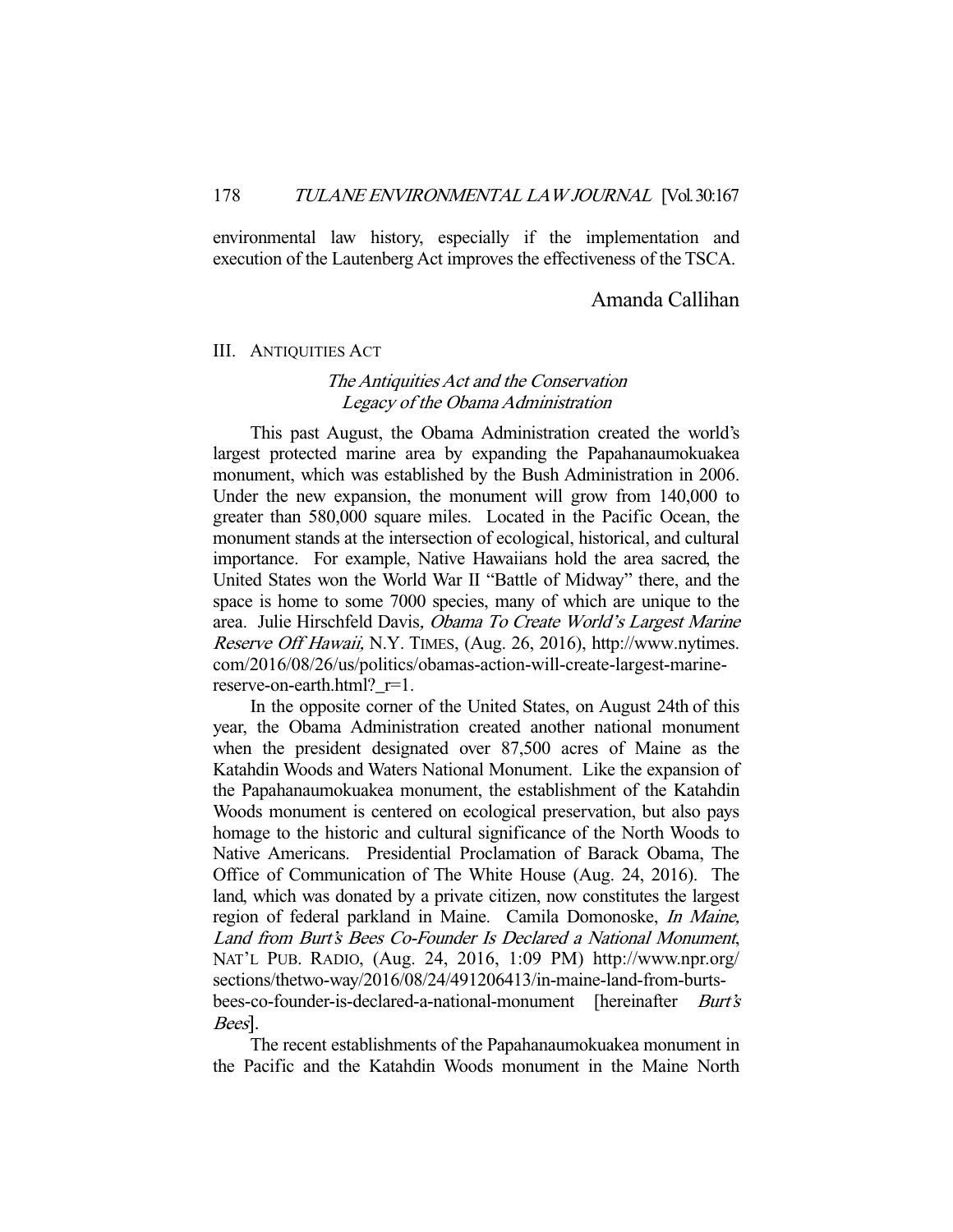Woods are the latest in a long pattern of the Obama Administration's decision to create or expand national monuments through the 1905 Antiquities Act. Using the authority granted to the executive branch through the Antiquities Act, President Obama has designated or expanded twenty-four national monuments in total.

 Richard Pérez-Peña, Obama Designates National Monument in Maine, to Dismay of Some, N.Y. TIMES (Aug. 24, 2016), http://www. nytimes.com/2016/08/25/us/obama-maine-katahdin-woods-and-waters. html [hereinafter *Obama Designates National Monument*].

## A. Background

 Though the shear scope of the protection may be unprecedented, the Obama Administration finds the authority for implementing such measures in a century old piece of legislation. The Antiquities Act of 1906, also known as the American Antiquities Preservation Act or the National Monument Act, was first passed by Congress and signed into law by Theodore Roosevelt in 1906. The Act states that "The President may, in the President's discretion, declare by public proclamation historic landmarks, historic and prehistoric structures, and other objects of historic or scientific interest that are situated on land owned or controlled by the Federal Government to be national monuments." Antiquities Act of 1906, 54 U.S.C.A. § 320301 (a) (2014). Additionally, the Act states "The President may reserve parcels of land as a part of the national monuments. The limits of the parcels shall be confined to the smallest area compatible with the proper care and management of the objects to be protected."

 Since the passage of the Act in 1906, sixteen presidents have used the power to establish national monuments. Only three presidents, Richard Nixon, Ronald Reagan, and George H.W. Bush, have refrained from using it. THE WILDERNESS SOCIETY, Antiquities Act, http:// wilderness.org/article/antiquities-act (last visited Oct. 12, 2016). Parks and monuments established by the Antiquities Act include a wide range of cultural, historic, and ecological landmarks.

 Beginning with the Devils Tower National monument established by President Theodore Roosevelt in 1906, the monuments and parks that owe their existence and preservation to the Act include everything from Grand Canyon National Park, also established by President Theodore Roosevelt in 1908, to the Statue of Liberty National Monument, established by President Coolidge in 1924, to the Stonewall National Monument, established by President Obama in 2016. National Parks Conservation Association, Monuments Protected Under the Antiquities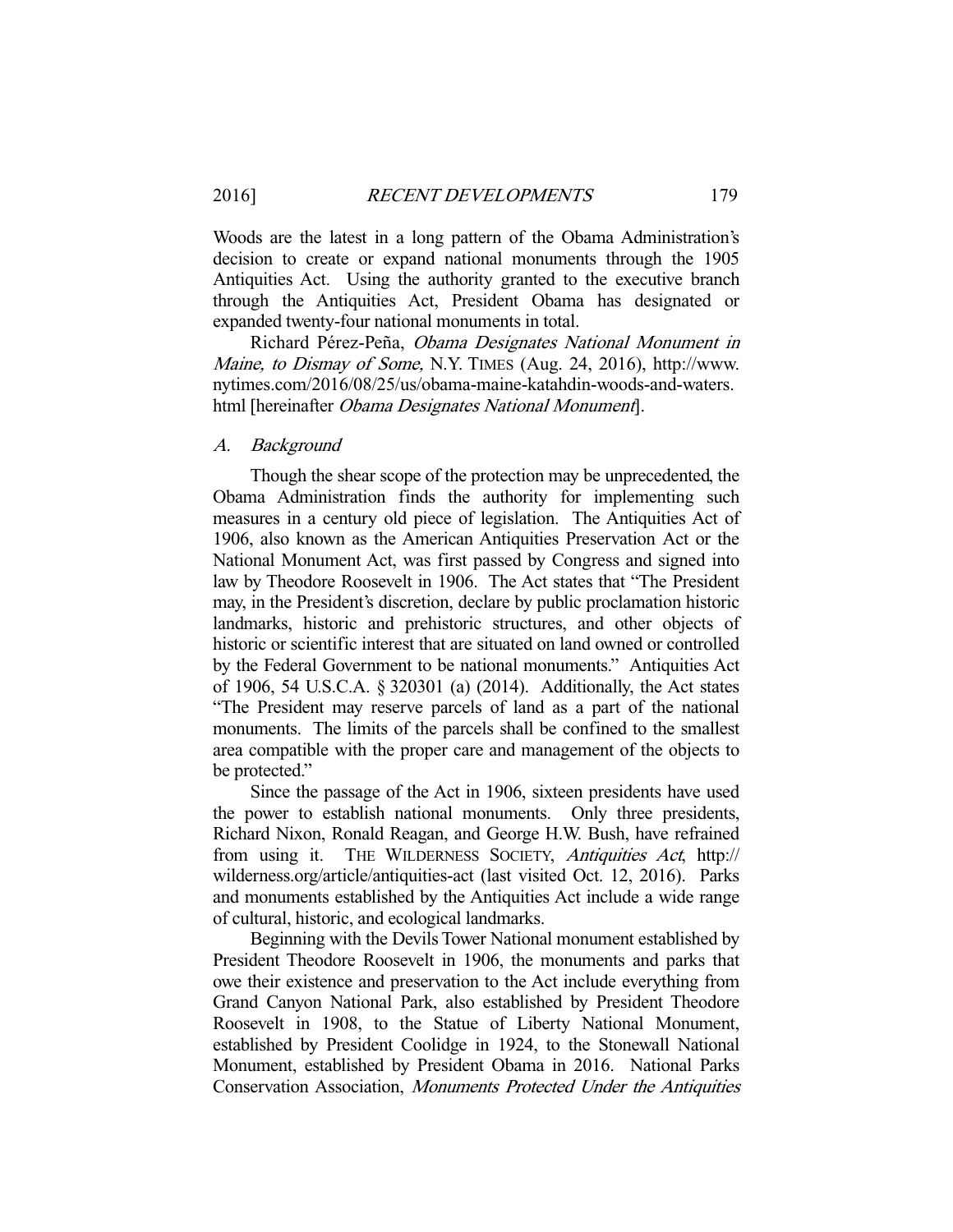Act, (Aug. 29, 2016), https://www.npca.org/resources/2658-monumentsprotected-under-the-antiquities-act.

 Though the Act has primarily been used to establish traditional national parks, the Obama Administration has also used the Act more often than others to commemorate and recognize other aspects of American history. In addition to the creating the Stonewall National Monument at Christopher Park in New York City, which commemorates the riots that marked the beginning of the modern American gay rights movement, President Obama has also used the Antiquities Act to preserve sites honoring groups and figures including Cesar Chavez, Harriet Tubman, Buffalo Soldiers, Japanese-Americans who were interned during the Second World War, and the early suffragists. See Obama Designates National Monument.

 Although the monuments established by the executive are not technically national parks, which are designated and established by the legislature, monuments, established by executive authority through the Antiquities Act are typically managed, like national parks, by one or more of the following agencies: the National Park Service, the Bureau of Land Management, the Fish and Wildlife Service, or the National Oceanic and Atmospheric Administration. NAT'L PARKS CONSERVATION ASS'N, Monuments Protected Under the Antiquities Act, (Aug. 29, 2016), https://www.npca.org/resources/2658-monuments-protectedunder-the-antiquities-act.

 The Obama Administration's use of the Antiquities Act has not been without some controversy. Local stakeholders have spoken out most recently regarding establishment of both the Papahanaumokuakea monument in Hawaii, as well as the Katahdin Woods Monument in Maine. In response to the President's protection of an area twice the size of Texas in the Pacific, local Hawaiian fishermen have voiced concerns. Similarly, while some conservationists praise the administration's efforts in Maine, local industry groups including timber producers, object to federal control over the North Woods. See Burt's Bees.

 The frustrations stemming from the federal expansion of power over the lands in question mirrors the frustrations that many people in the American West have incurred with the federal control of public lands. Opponents cite both ideological as well as economic reasons for their opposition. Similar to the west, which relies on land for grazing and ranching, the opponents to the monument in Maine worry federal control will interfere with business interests and stymie the economy. Proponents of the monument counter the concerns of the business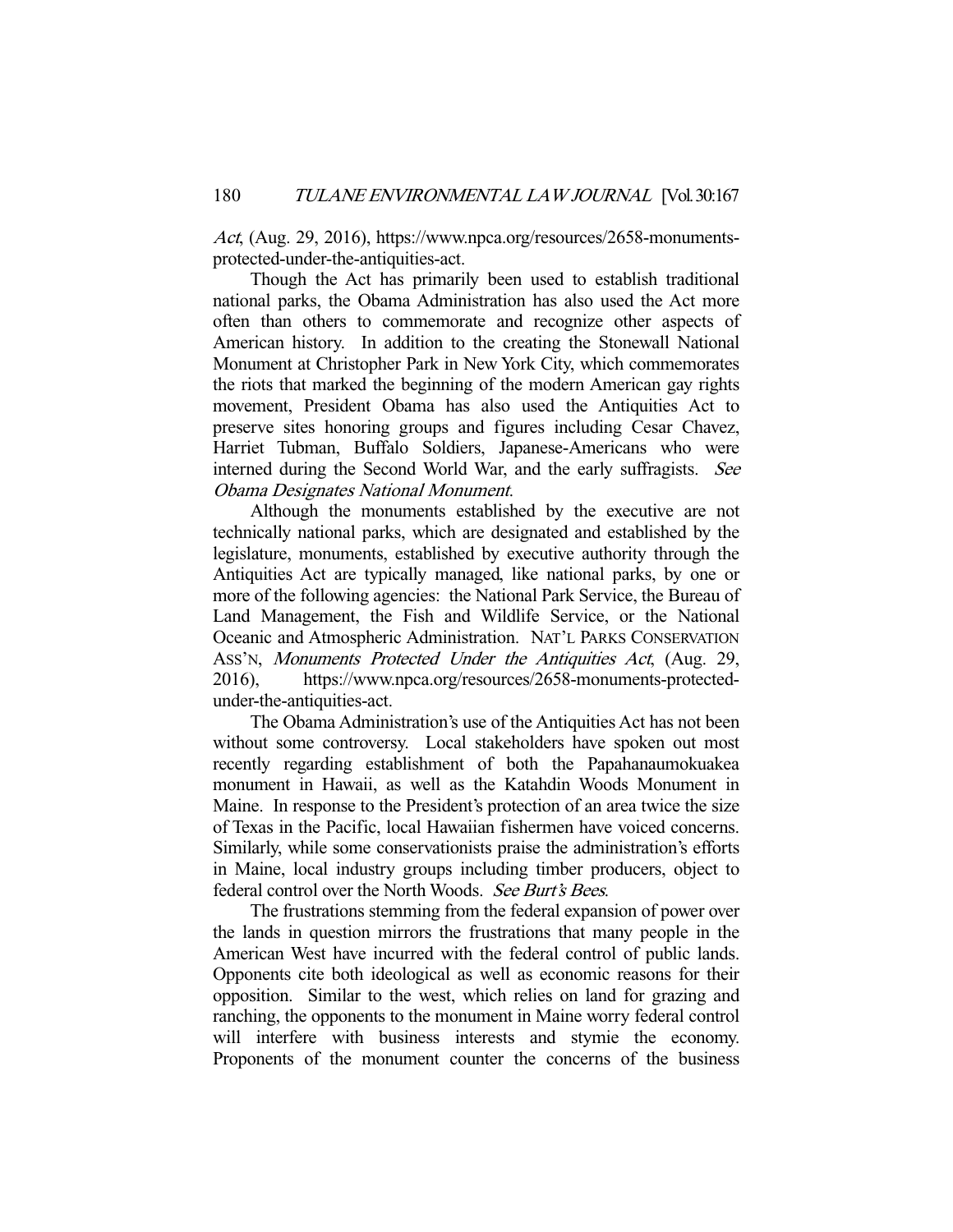community with the idea that the monument itself establishes new economic opportunities for recreation and tourism.

 In any event, the Maine monument is unlike the lands controlled by the Bureau of Land Management in the West, since a private citizen donated the land with conservation in mind. Therefore, it is unlikely that the citizen would have given much more leeway with land use than the National Park Service, which will oversee the new monument. The former owner of the land, Roxanne Quimby, has long restricted use of the land for recreation and timber, but hopes for the newly established monument to strike some level of compromise with light recreation including hiking, fishing, and camping. Susan Sharon, In Wood Pulp Country, A New Plan for Conservation, NAT'L PUB. RADIO, (Sep. 30, 2011, 4:06 AM), http://www.npr.org/2011/09/30/140632021/in-woodpulp-country-a-new-plan-for-conservation.

 In Hawaii, perhaps learning from a challenge to the previous administration's use of the Antiquities Act, the Obama Administration has announced its intention to defer to local management for the newly expanded Papahanaumokuakea monument. In doing so, it appears the Administration hopes to strike a balance between local fishing interests, and ecological preservation. During the previous administration, local Hawaiians brought suit against the United States for restricting fishing access related to the areas contained within the Papahanaumokuakea monument. The case was ultimately dismissed, as the court held that the National Oceanic and Atmospheric Administration (NOAA) had acted within its discretion and the fishermen had failed to show that NOAA's management decisions were arbitrary and capricious. Dettling v. U.S., 983 F. Supp. 2d 1184, 1207 (2013).

#### B. Analysis

 The Obama Administration's extensive and historic use of the Antiquities Act to expand protection of existing monuments, and conserve ecologically vulnerable areas will certainly be a legacy point of the current president. No other executive has used the Act so extensively. One explanation, proffered by the administration, is that the Act has allowed the President to move when a particularly uncooperative Congress would not. Supporters of the President view the monument establishments warmly as a demonstration of commitment to conservation while opponents critique the actions as more examples of federal overreach and unnecessary government interference. Without intervention from the legislature to curtail the power granted by the Antiquities Act, it appears the executive authority will continue to give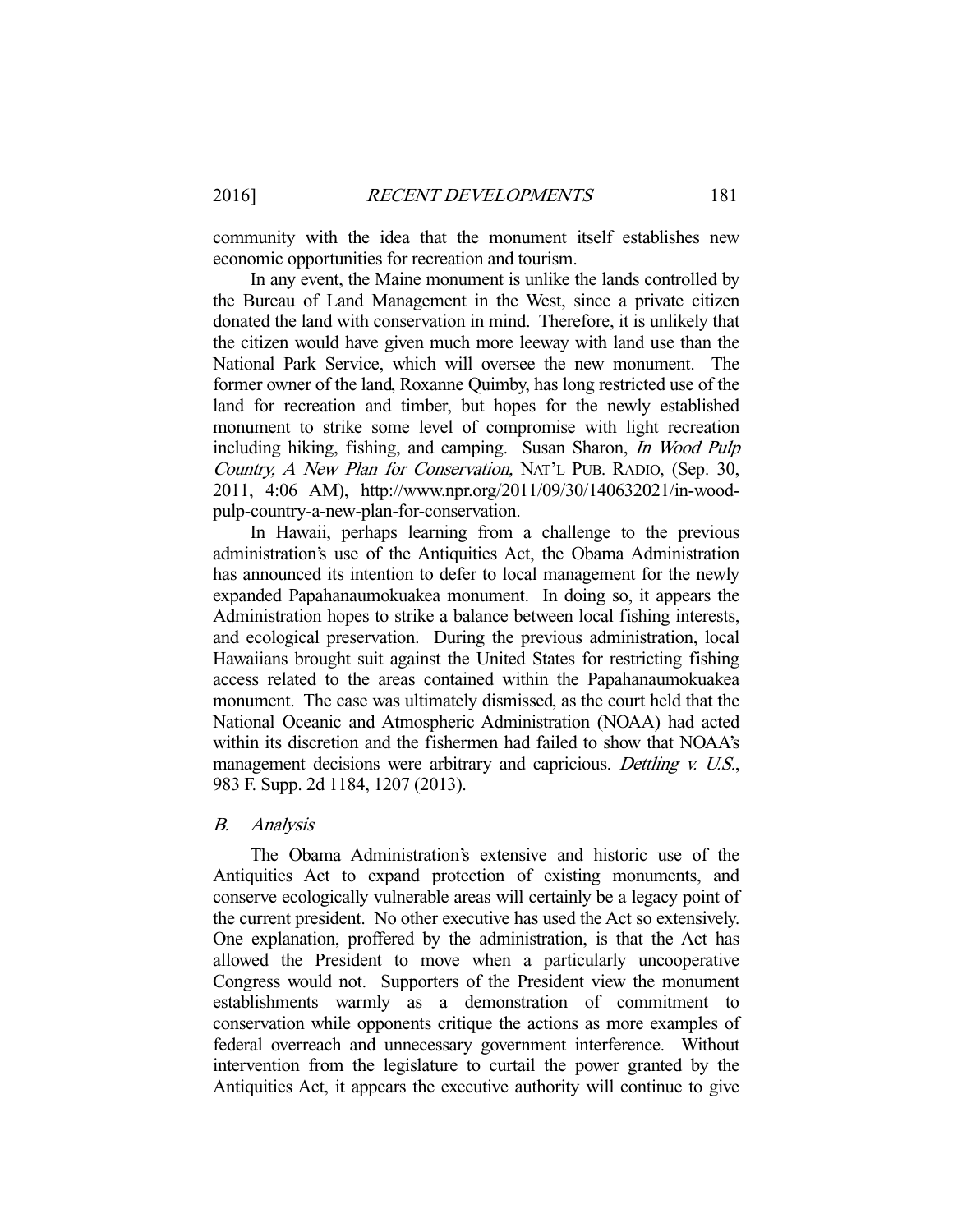the executive wide discretion. Whatever the case may be, there is no arguing that the extensive use of the Antiquities Act by the current Administration to expand and establish national monuments will have a lasting impact on the landscape of the United States for years to come.

# Nolan Bush

# IV. NATIONAL OFFSHORE WIND STRATEGY: FACILITATING THE DEVELOPMENT OF THE OFFSHORE WIND INDUSTRY IN THE UNITED STATES

## Feds Issue New Regulatory Plan for Offshore Wind Farms

 On September 9, 2016, in a hangar at the Massachusetts Clean Energy Center's Wind Technology Testing Center, Secretary of Energy Ernest Moniz and Secretary of the Interior Sally Jewell jointly announced a new report prepared by their respective agencies. The report, titled "National Offshore Wind Strategy: Facilitating the Development of the Offshore Wind Industry in the United States," was prepared by the Department of Energy's (DOE) Wind Energy Technologies Office and the Department of the Interior's (DOI) Bureau of Ocean Energy Management (BOEM). U.S. DEP'T OF ENERGY & U.S. DEP'T OF THE INTERIOR, DOE/GO-102016-4866, NATIONAL OFFSHORE WIND STRATEGY: FACILITATING THE DEVELOPMENT OF THE OFFSHORE WIND INDUSTRY IN THE UNITED STATES (2016). It is intended to create a federal framework for the responsible development of offshore wind energy in America's coastal waters.

#### A. Background

 Renewable energy has long been promoted as the long-term solution to wean industrial society off of its long-term dependence on fossil fuels. Yet these new technologies continue to face a variety of problems that prevent large scale implementation. One set of obstacles is logistical, such as creating wind or solar installations that are large enough to power heavily populated areas. Another logistical obstacle is having the infrastructure to move energy from wind farms located offshore or solar farms located in sunny deserts to the cities and population centers where energy is needed. Resistance to renewable energy from entrenched fossil fuel and power generation industries creates another set of obstacles. There are also attendant ecological concerns, as wind farms must be constructed in ways that cause as little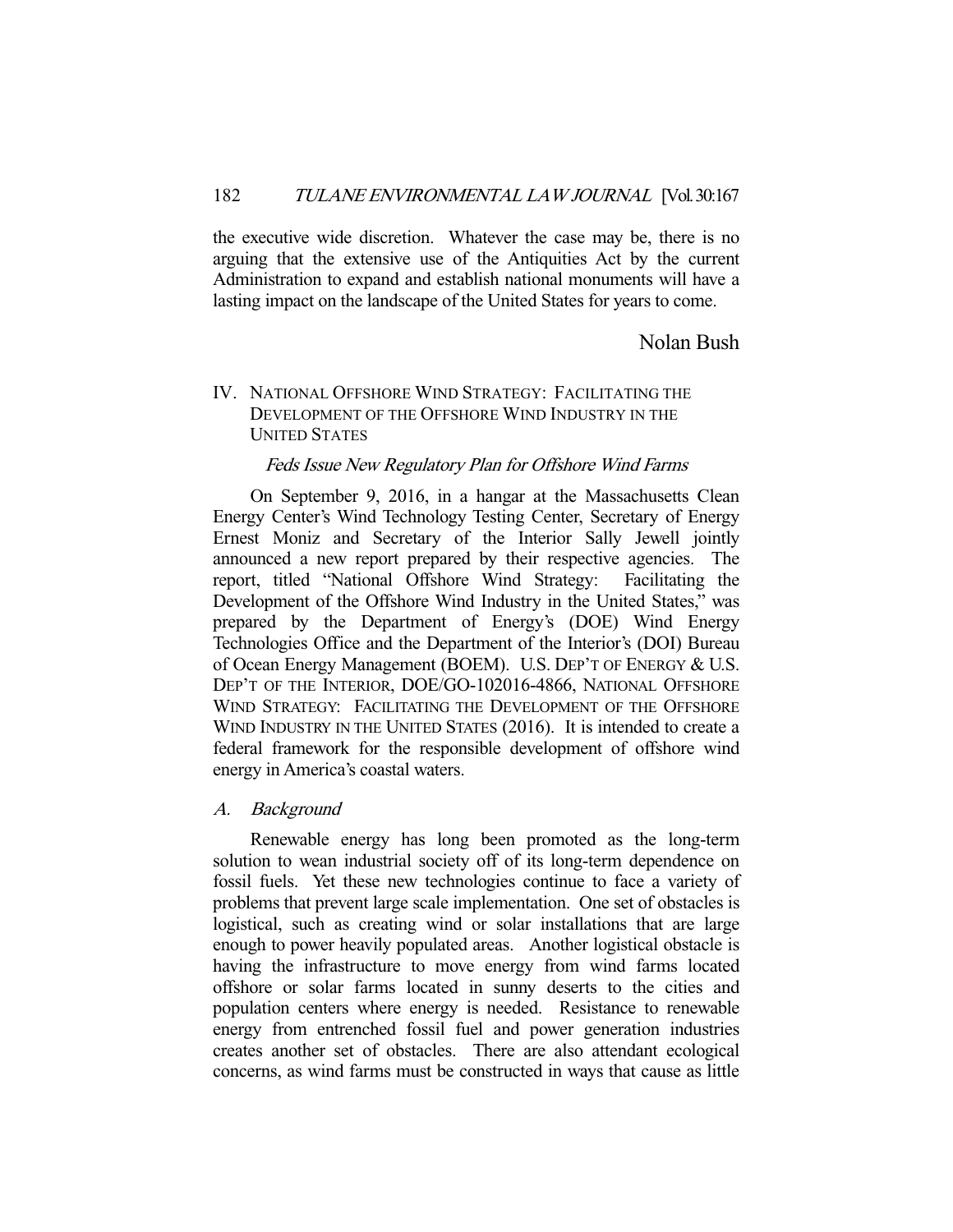disruption as possible to fish and marine mammals, as well as in ways that afford protection for pelagic birds from the blades of wind turbines. Finally, another set of regulatory obstacles exists because slow moving governmental entities must create policies and regulations that encourage the development of renewable energy while simultaneously addressing the attendant ecological concerns.

 The coastal waters near New England and the upper mid-Atlantic, due to high average wind speeds and proximity to population centers, create an excellent environment for the installation of wind farms. In August of 2016, Deepwater Wind, a company based in Providence, Rhode Island, completed construction of the Block Island Wind Farm. Alex Kuffner, Block Island Wind Farm: Historic Project Enters Final Stage, PROVIDENCE J., (Aug. 3, 2016, 7:51 PM), http://www.providence journal.com/news/20160803/block-island-wind-farm-historic-projectenters-final-stage. Located three miles off the coast, five massive turbines will create thirty megawatts of energy. The project is slated to go online in the fall of 2016, using underwater cables to send energy to Block Island and the mainland electrical grid. In Massachusetts, legislation was passed in 2016 that will lead to the construction of offshore wind farms over the following decade that could generate as much as 1600 megawatts. Shira Schoenberg, Gov. Charlie Baker Signs Hydropower, Wind Energy Bill into Law, MASSLIVE (Aug. 8, 2016, 4:19 PM), http://www.masslive.com/politics/index.ssf/2016/08/gov\_charlie\_ baker signs hydrop.html. In New York, Governor Andrew Cuomo expressed support for a ninety-megawatt wind farm project thirty miles from Montauk Point on Long Island. Kit Kennedy, Governor Cuomo Supports Offshore Wind Power for Long Island, NRDC: EXPERT BLOG, (July 15, 2016), https://www.nrdc.org/experts/kit-kennedy/ governor-cuomo-supports-offshore-wind-power-long-island. At the federal level, DOI announced plans in the spring of 2016 to auction leasing rights to create a wind farm in another high wind area eleven miles south of Long Island. As part of a federal effort to encourage the continued development of wind power from offshore sources, DOE and the DOI issued a joint report in September 2016.

#### B. The Report

 DOE's Wind Energy Technologies Office and DOI's BOEM researched and published the report in order to create a "framework for federal action intended to help facilitate the responsible development of a robust and sustainable offshore wind industry in the United States." NATIONAL OFFSHORE WIND STRATEGY, at 5. The report sets out the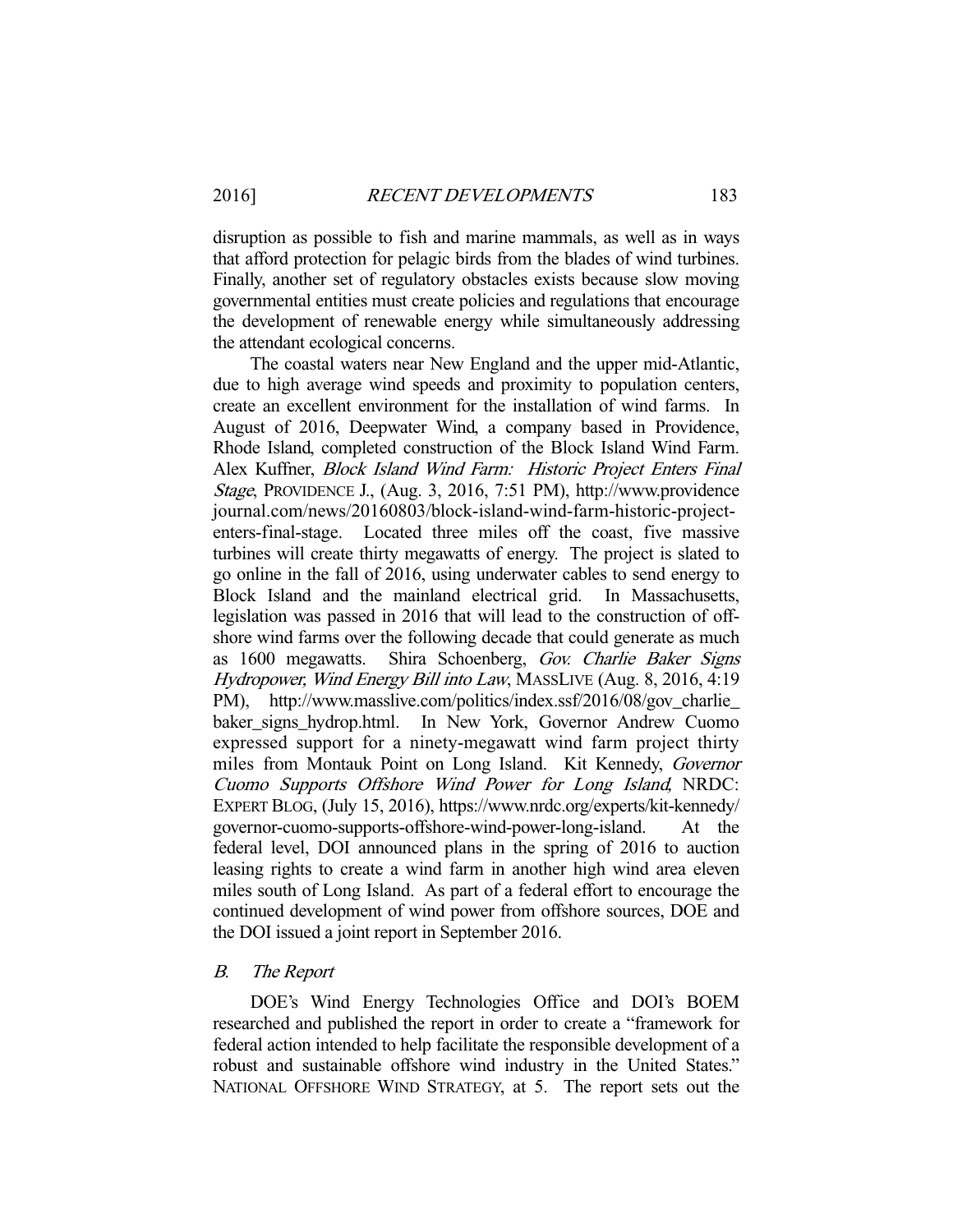particular challenges facing the development of a significant offshore wind industry.

 The report begins by detailing the current state of the offshore wind power industry in the coastal United States and describing the growth opportunities for the industry. In making the case for a national approach and a federal regulatory framework, the report details the key remaining challenges and describes a plan for action. The report then details three major goals for U.S. offshore wind industry development. Each of these action areas is distilled as a "strategic theme." Each strategic theme is then divided into action areas, which are subdivided into numerous more specific goals.

 The first strategic theme is "Reducing Costs and Technology Risks." The discussion of this theme begins with the statement that "the current estimated cost of offshore wind is too high to support widespread deployment[.]" *Id.* at 24. The report posits that increased technological development and economies of scale can significantly reduce implementation costs for offshore wind farms. To achieve this goal, the report breaks down the first strategic theme into three action areas. The first of these is "Offshore Wind Power Resources and Site Characterization." As the industry develops, wind energy companies will gain "a better understanding of the unique meteorological, ocean, and seafloor conditions" at sites that both the federal and state governments propose for wind farms. This will then lead to "optimized designs, reduced capital costs, greater safety, and less uncertainty in preconstruction energy estimates, which can reduce financing costs." The second action area is "Offshore Wind Plant Technology Advancement." As wind turbines become bigger and more efficient, they generate more energy, becoming more cost-effective, and the designs can be better suited to the specific conditions found along the coastal waters of the United States. Id. at 25. This will lead to "reduce[d] capital costs and increase[d] energy production at any given site." The third action area is "Installation, Operation and Maintenance, and Supply Chain Solutions." *Id.* at 24. Here, the report admits that the construction and maintenance of offshore wind farms requires specialized infrastructure, which, for the most part, is not currently present in the United States. Id. at 32-34. Finding ways to repurpose existing infrastructure, and thus reducing the need for new, specialized infrastructure, can reduce these costs.

 The second strategic theme of the report is "Supporting Effective Stewardship." *Id.* at 34. Here, the report addresses two specific action areas relating to the regulatory process and environmental and human-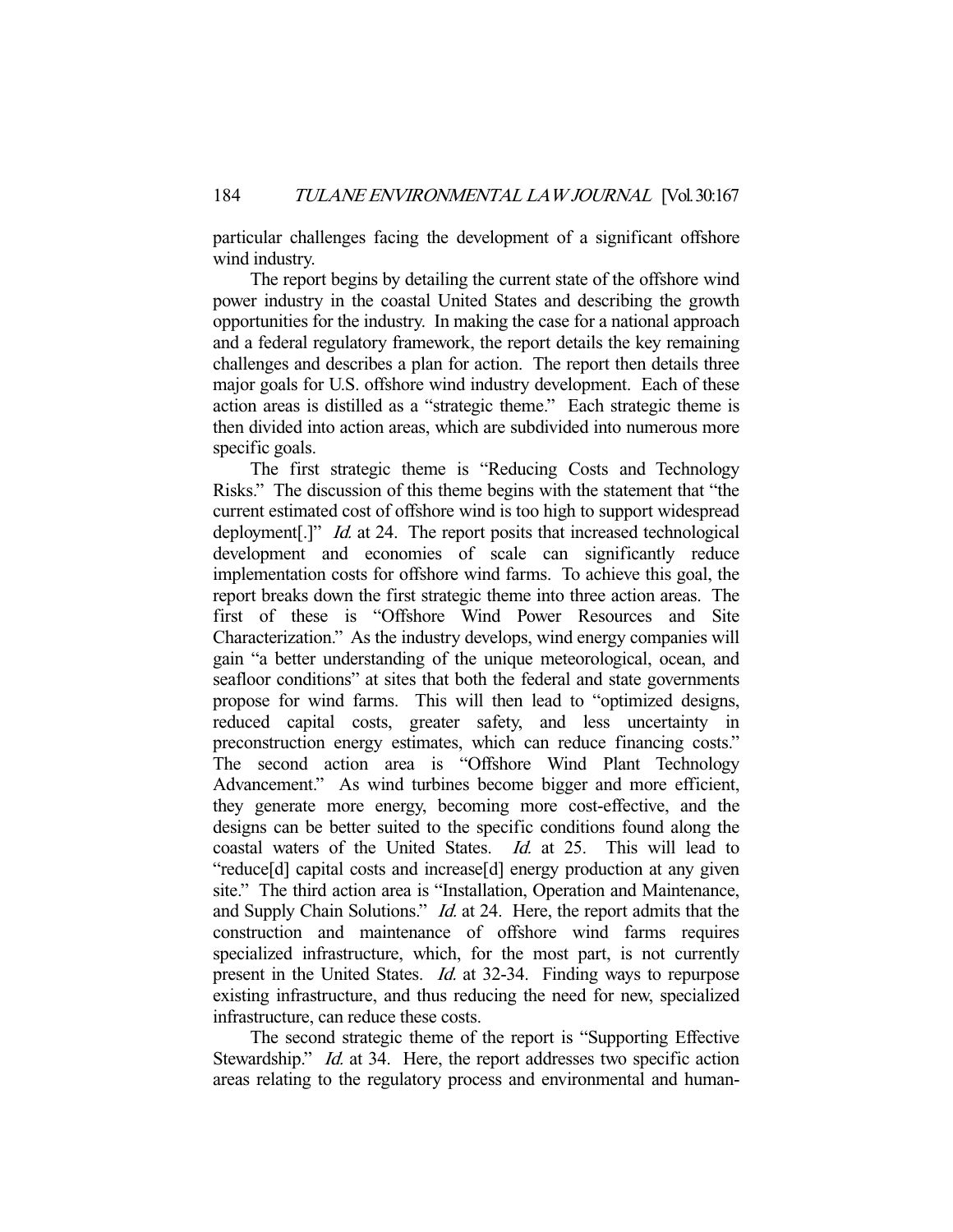use concerns. As with any new technology, industry often moves faster than bureaucracy, which can lead to unclear regulatory processes. DOI, through the BOEM, "oversees the responsible development of energy on the Outer Continental Shelf." In order to encourage development by wind energy developers, the report suggests specific improvements to create "certainty when navigating the regulatory and environmental compliance processes." The suggested improvements include "more predictable review timelines," "[r]educing the [b]urden of [r]egulatory [r]equirements for [m]eteorological [b]uoys" (which are part of the site assessment process), and "[d]ecommissioning [f]inancial [a]ssurance [r]equirements," which would lower upfront costs for potential developers. *Id.* at 34, 37. The second action area, involving environmental and human use concerns, starts by admitting that there is little relevant information for such concerns because the first wind farm in American waters is only just becoming operational. This means that "some impact" assumptions are founded in predictive information rather than in empirical information." *Id.* at 38. With the Block Island Wind Farm coming online in the fall of 2016, and with similar projects in the pipeline, the report envisions an increase in empirical information that will verify or contradict existing predictive information, as well as create new opportunities to study use conflicts. In terms of environmental concerns, the report addresses the impact on avian populations. This includes both seabirds and migratory shorebirds. BOEM consults with the U.S. Fish and Wildlife Service (FWS) to address the potential impacts on "threatened and endangered avian species." Under Executive Order 13186, both organizations may impose measures on the wind industry that will lessen the impact on avian populations in order to advance "the objectives of the Migratory Bird Treaty Act." The construction of wind farms also affects fish and marine mammals. The latter are protected under both the Endangered Species Act and the Marine Mammal Protection Act. Id. at 39. In 2014, Deepwater Wind reached an agreement with several environmental non-profits to increase mitigation measures to protect the migratory paths of whales. Kit Kennedy, New England Offshore Wind Developer Announces Protections for Whales; Project Could Spin Clean Energy for Long Island, NRDC EXPERT BLOG (May 7, 2014), https://www.nrdc.org/ experts/kit-kennedy/new-england-offshore-wind-developer-announcesprotections-whales-project-could. Many marine mammals migrate through the same coastal areas that are identified as prime locations for creating wind energy. The report addresses the impact on human use activities in addition to the impact on animals. NATIONAL OFFSHORE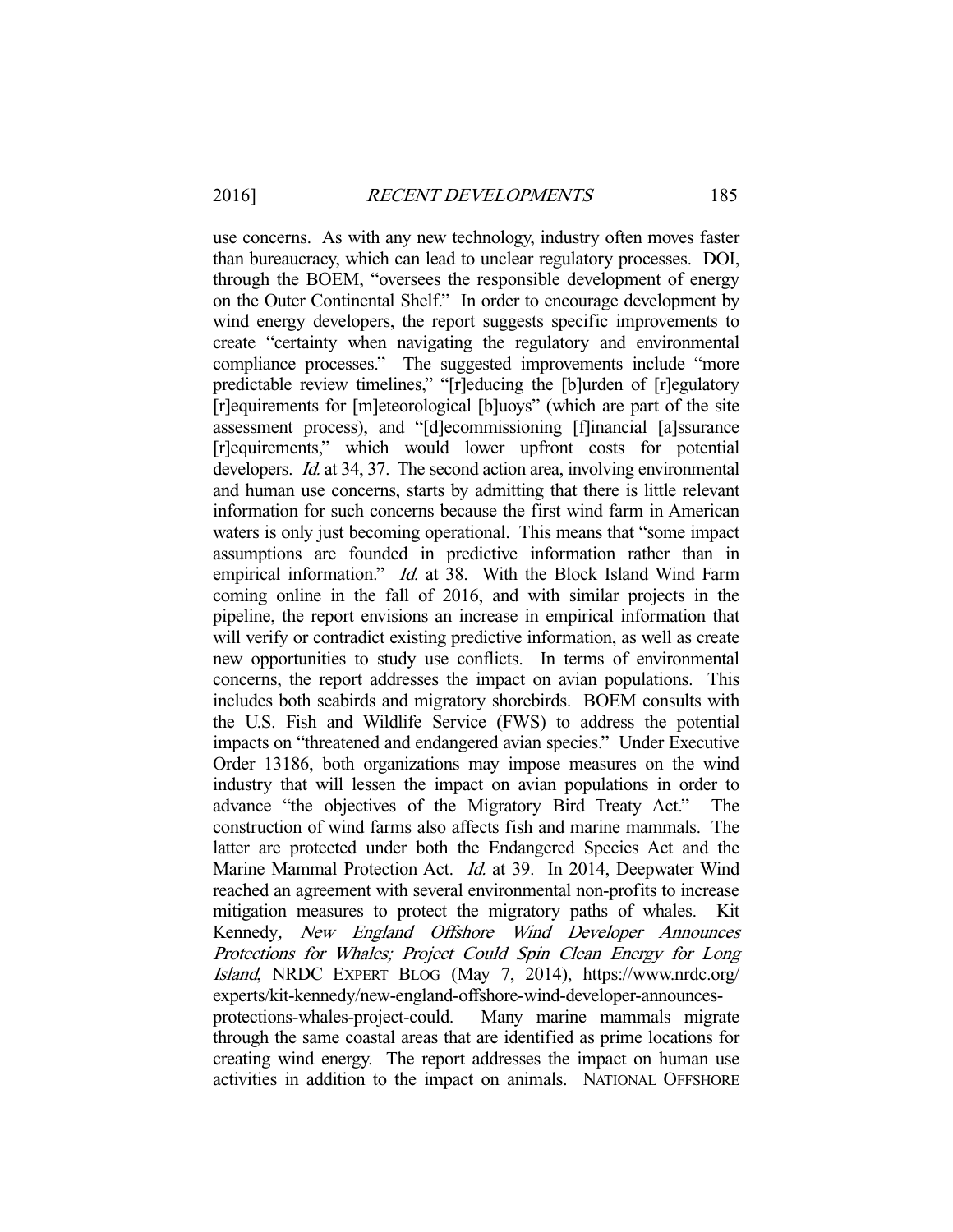WIND STRATEGY, at 39. The placement of wind farms could affect both recreational and commercial fishermen's access to long established fishing grounds. Long established shipping routes could also be affected by the construction of large, permanent structures offshore. The larger the turbines, the greater their potential impact on air traffic control, air surveillance, and weather and navigational systems. While most of the currently planned wind power projects are several miles out at sea, future projects could be within sight of shore, creating understandable aesthetic concerns in coastal communities.

 The third strategic theme of the report, "Increasing Understanding of the Benefits and Costs of Offshore Wind," addresses public perception of the burgeoning wind power industry. Id. at 42. The report imagines that increased understanding by the public can reduce costs through increased research and development (R&D) and supply chain development. Two specific action areas are mentioned in this regard. The first is "Offshore Wind Electricity Delivery and Grid Integration." The report suggests that the impact on local power grids of significant offshore wind projects needs to be better understood by both the power industry and the general public. Europe is far ahead of the United States in terms of offshore wind projects with more than twelve gigawatts of offshore capacity installed through 2015. The report cites a 2010 analysis by the European Wind Energy Association that concluded that existing European power systems' ability to integrate wind power "is determined more by economics and regulatory frameworks than by technical or practical constraints." INTL. ENERGY AGENCY (IEA), Technology Roadmap: Wind Energy—2013 edition (2013). A recent DOE study confirmed a similar situation in the United States. The study points out that since 2011, DOE has funded more than \$2 million of R&D to increase understanding of the impact of offshore wind power on existing power grids. NATIONAL OFFSHORE WIND STRATEGY, at 42. The second specific area involves "Quantifying and Communicating the Benefits and Costs of Offshore Wind." Here, the report posits that resistance to the current high costs of creating offshore wind projects will decrease as both the power industry and the general public become more aware of the long-term benefits of renewable wind energy. The report points out the importance of a clear regulatory and policy framework in this regard, noting that "much of the success of the European offshore wind energy market in the face of high costs can be attributed to longterm policy support." *Id.* at 43. Both federal and state programs can adjust the perception of the current high costs of wind energy installation